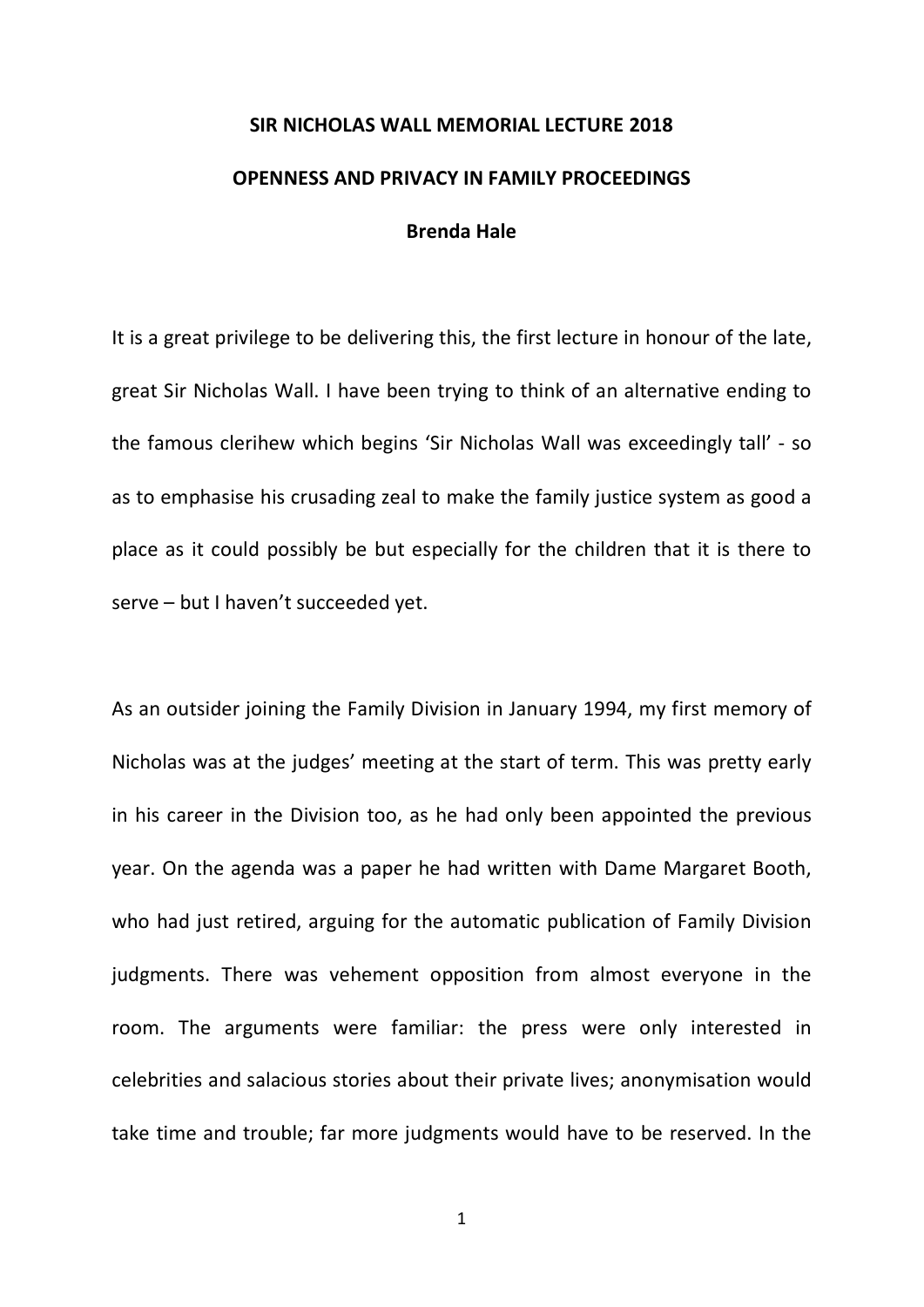end, he and I were only ones who voted for it. Nothing much happened for a long time.

But Nicholas never lost his interest in the subject. As President, in conjunction with the Society of Editors, he commissioned the helpful account of the law by Adam Wolanski and Kate Wilson.<sup>1</sup> Towards the end of his judicial career he delivered the 2012 Gray's Inn Reading at Gresham College, entitled *Privacy and Publicity in Family Law: Their Eternal Tension*. There had been much activity in preceding years, including the rule change in 2009 of which more anon, and culminating in the statutory scheme in Part 2 of the Children, Schools and Families Act 2010. But Nicholas had led a crusade against it and by the time of his lecture it was due to be repealed without ever having been brought into force. There has been a great deal of extra-legislative activity since then.

One of the disadvantages of leaving the Family Division is that one is no longer so familiar with what is going on on the ground, so you must forgive me if I get some of that activity wrong. And we have recently been reminded that we are living in a much-changed world, a world where social media mean that campaigns can be crowd-funded, and cases which in the past might have been heard and dealt with in private are now played out in the full glare of publicity,

 <sup>1</sup> *The Family Courts: Media Access & Reporting*, July 2011.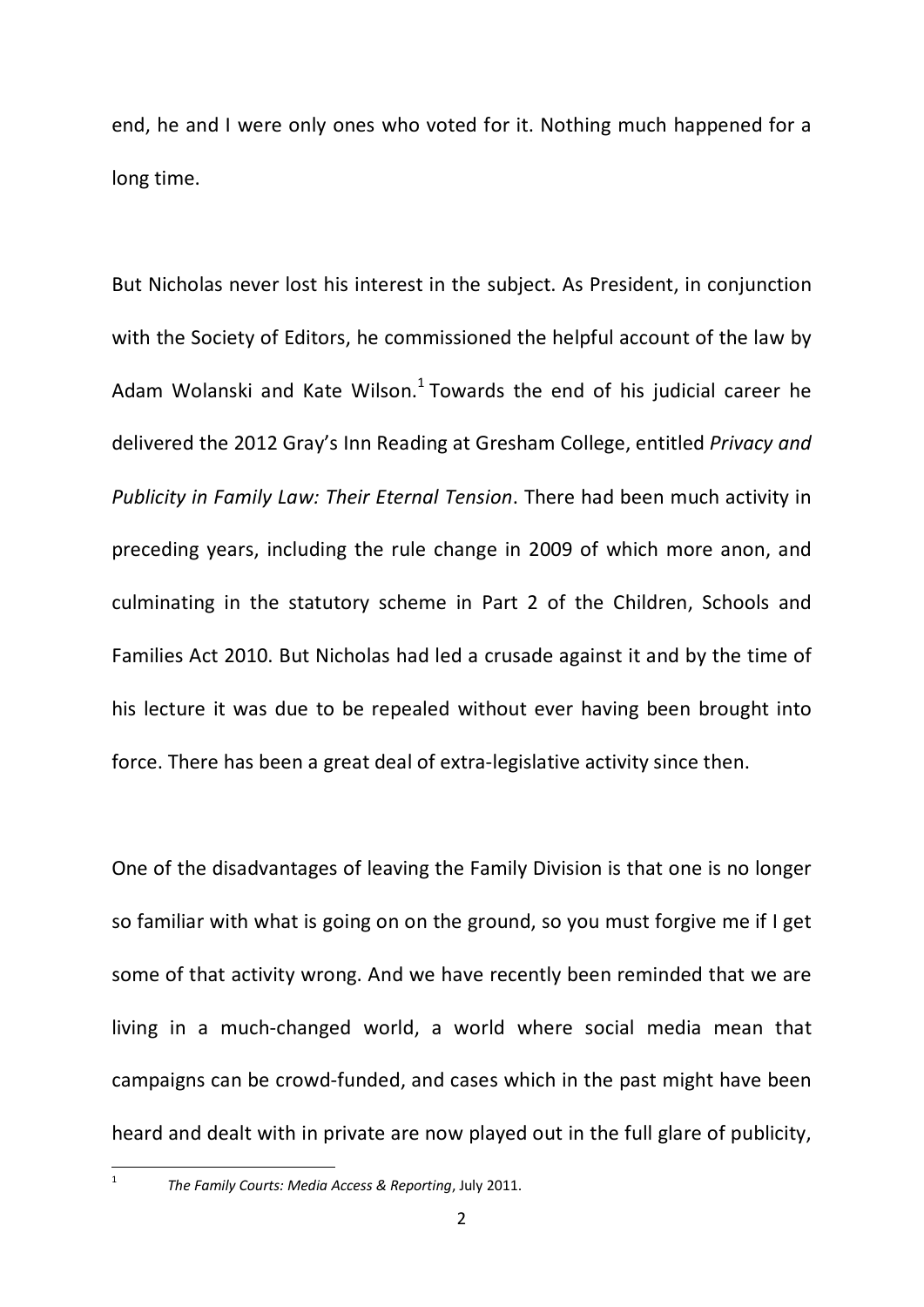with sometimes frightening results for those caught up in the events. (I am thinking, obviously, of cases such as Charlie Gard and Alfie Evans where the genie was well and truly out of the bottle so there was no point in trying to achieve either privacy or anonymity.)

On the other hand, one of the benefits of leaving the Family Division is that one gets to see other cases outside the family justice system which raise similar issues of privacy and publicity. To pick three at random which we have had recently in the Supreme Court, working backwards:

*Reilly v Sandwell MBC<sup>2</sup>* was an employment case – was the head teacher of a primary school unfairly dismissed for failing to reveal to the governors her close but platonic friendship with a man convicted of child pornography offences? The case had been anonymised in the Employment Appeal Tribunal and the Court of Appeal, so that she, her friend, the school and the local authority which had taken over the responsibilities of the governing body were not named. The case appeared in our lists as *A v B Local Authority.* Why? Not to protect the parties, but to protect the children and parents at the school (although it was not very clear from exactly what they were to be protected). We lifted the anonymity order in relation to the parties but did order that the

 $2$  [2018] UKSC 16.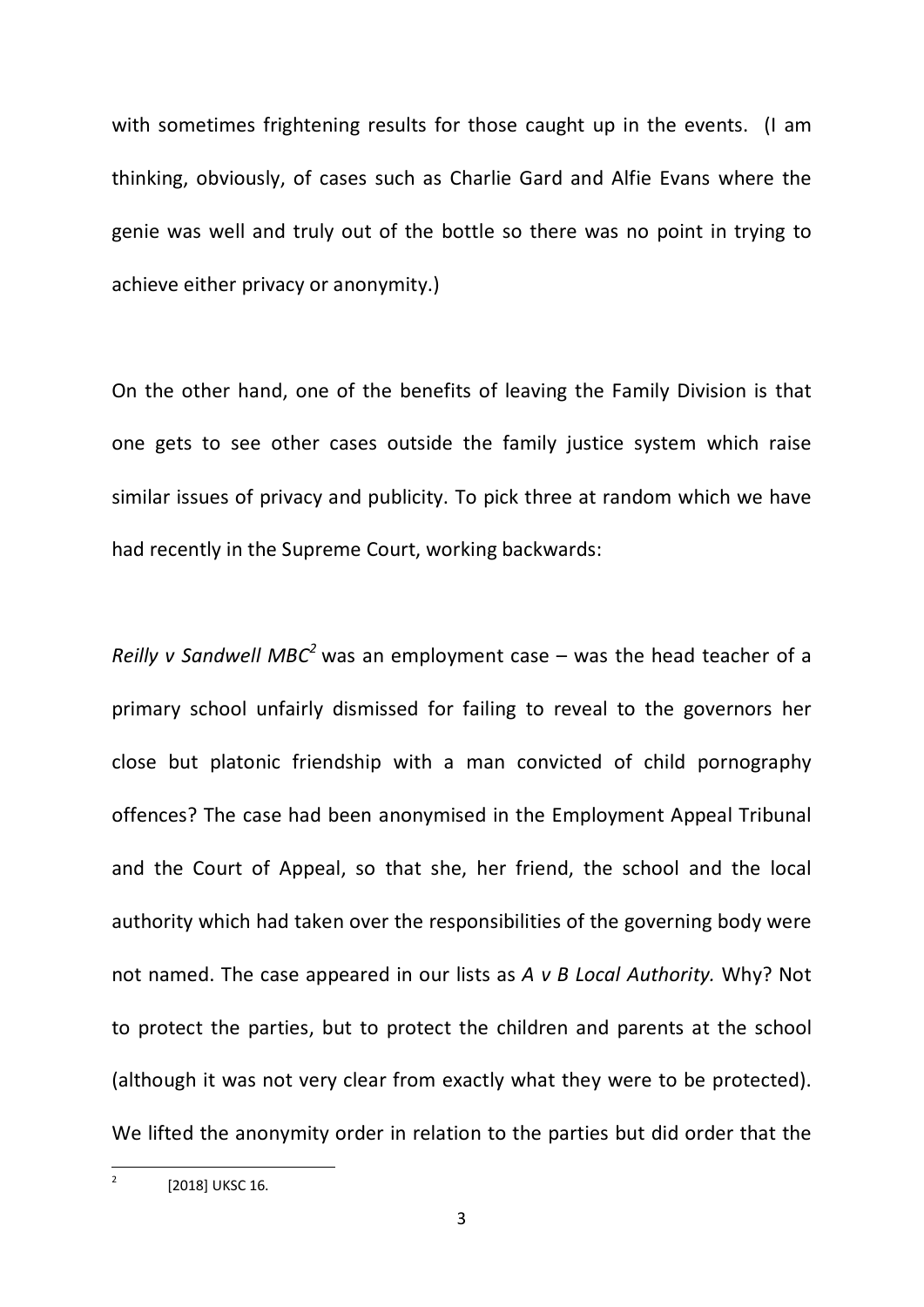school should not be identified. This was to protect children, who were only very indirectly involved in the court proceedings. I am still wondering about it.

Compare that with *Khuja v Times Newspapers Ltd*<sup>3</sup>, a case thought so important that a panel of 7 Justices heard it and was divided 5 to 2. Mr Khuja is a prominent Oxford businessman and landlord who had been named in a highprofile criminal trial as someone who had been arrested and placed on police bail in connection with the Oxford child sexual exploitation case. Reporting restrictions were imposed during the criminal proceedings<sup>4</sup> to avoid prejudicing any eventual trial in which he was a defendant. Once the case was over, and it was clear that he would not be charged, the judge proposed lifting the order. Mr Khuja brought High Court proceedings for an injunction against newspapers who wanted to publish stories about him. He argued that not only himself but also his children and his family would suffer from the publicity. By a majority, we upheld the judge's refusal to grant the injunction. He had been named in open court. The issue was of very great public importance. And although this was not an invariable rule, the public could generally be expected to know that a person was innocent until proved guilty. Although the possibility of privacy interests outweighing the public interest could not be

 $\frac{3}{4}$  [2017] UKSC 49, [2017] 3 WLR 351.<br>4 Under s 4(2) CCA 1981.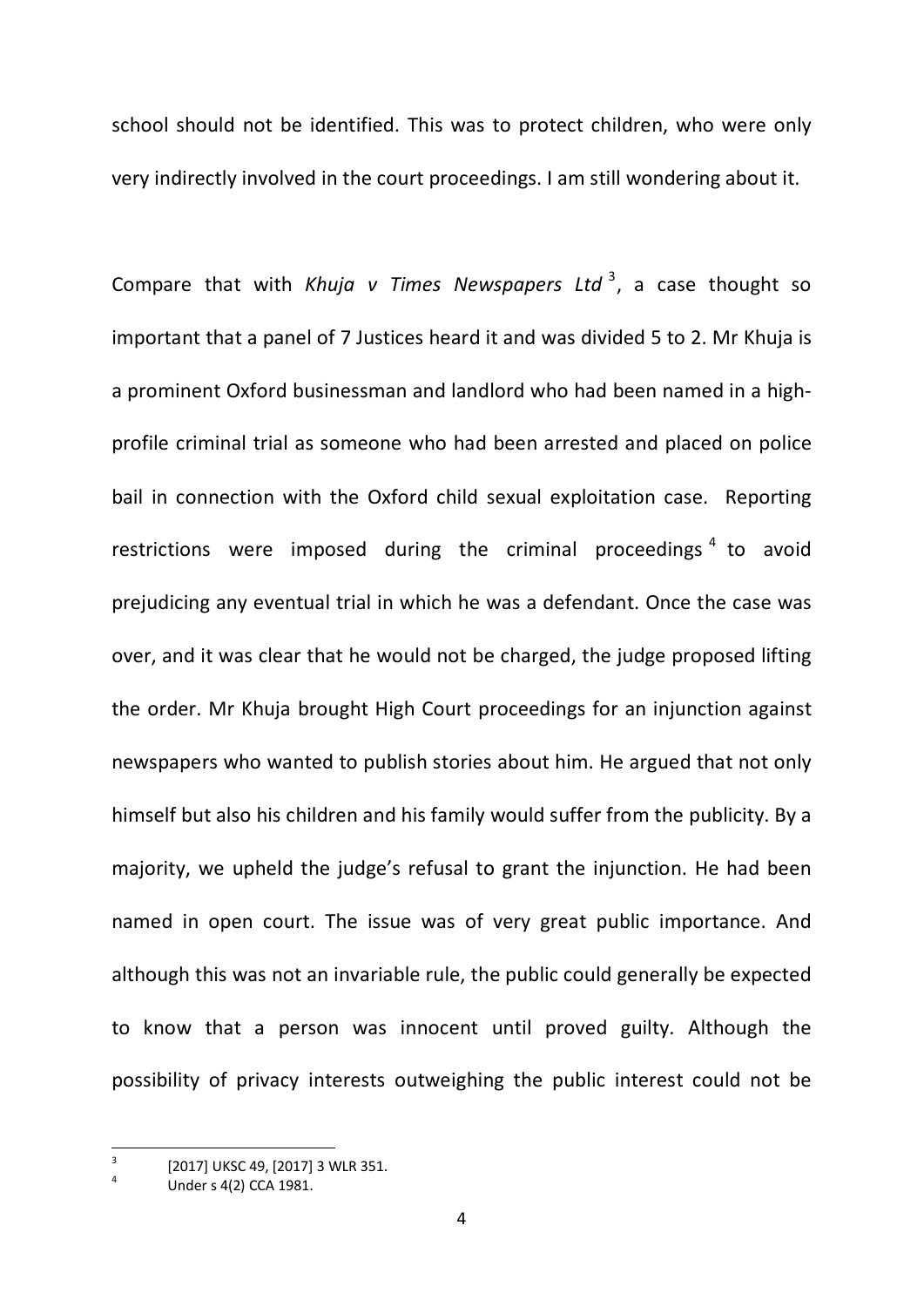ruled out, it would be rare indeed to prohibit publication of information revealed in a trial in open court.

Contrast these cases, which concerned court proceedings, with *PJS v News Group Newspapers*, <sup>5</sup> which did not. PJS applied for an interim injunction to protect his own privacy rights and those of his husband and their children. This was a straightforward clash between their privacy rights and the publication rights of the media. We held that there should be an interim injunction. There was zero public interest in the legal sense in salacious information about PJS and his extra-marital activities. I placed particular weight on the independent privacy interests of the children, who might well be harmed by wall to wall media interest if their parents were named.

I mention these cases because they were not family cases but they all involved protecting the interests of the family and in particular the interests of children. We strive for coherence and principle across the whole legal field. So we have to ask, first, what the general principles are, and second, whether the family justice system is different from any other part of the legal system, and if so why and how.

 $^{5}$  [2016] UKSC 26, [2016] AC 1081.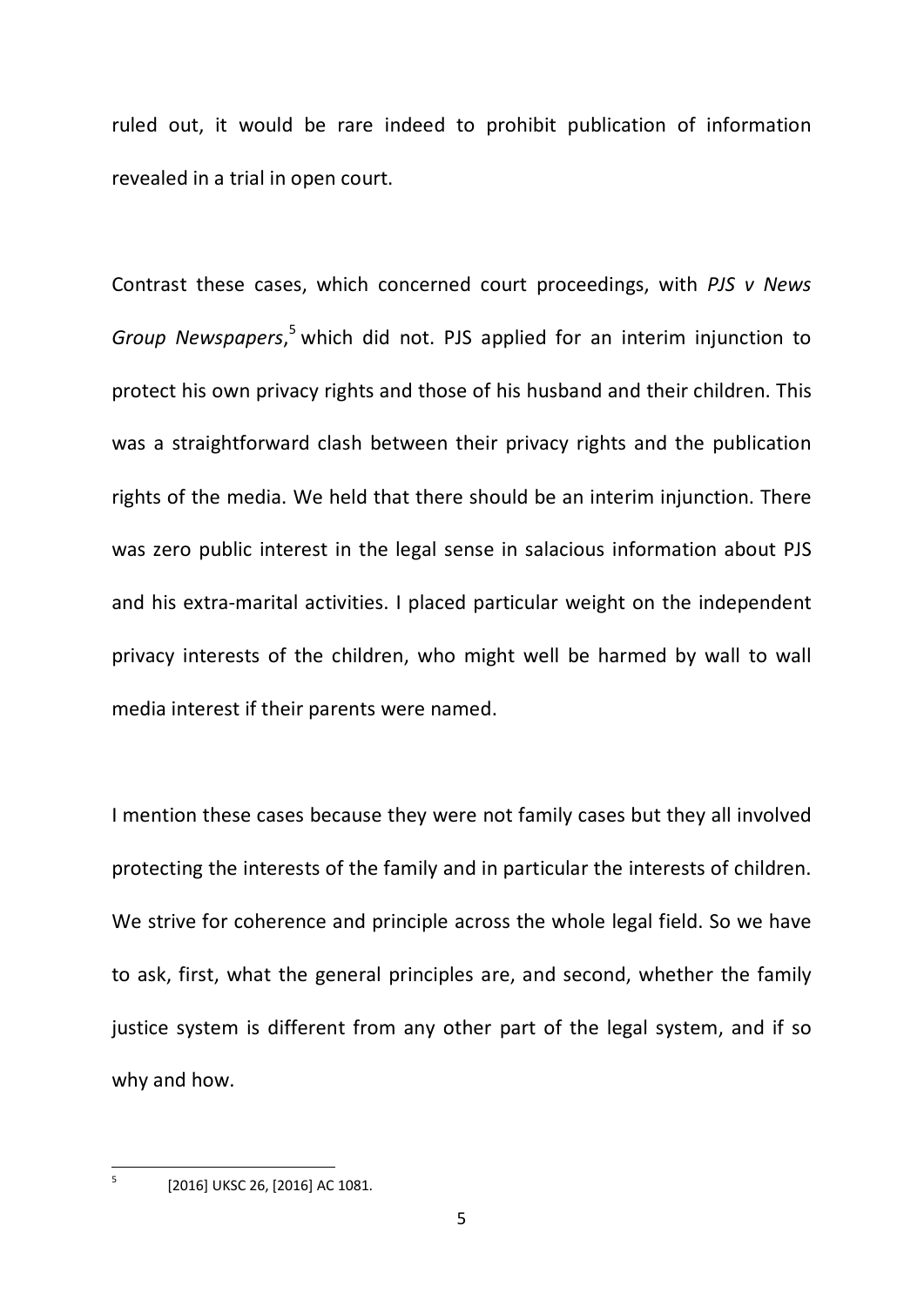There are three relevant general principles:

First, there is the common law principle of open justice. This was famously explained by Lord Atkinson in *Scott v Scott*: 6

'The hearing of a case in public may be, and often is, no doubt, painful, humiliating, or deterrent both to parties and witnesses, and in many cases, especially those of a criminal nature, the details may be so indecent as to tend to injure public morals, but all this is tolerated and endured, because it is felt that in public trial is to found, on the whole, the best security for the pure, impartial, and efficient administration of justice, the best means for winning for it public confidence and respect.'

However, everyone accepted that the High Court's *parens patriae* jurisdiction over children and persons of unsound mind was an exception. As the Lord Chancellor explained: $<sup>7</sup>$ </sup>

 $^{6}$  [1913] AC 417, at p 463.<br>
At p 437.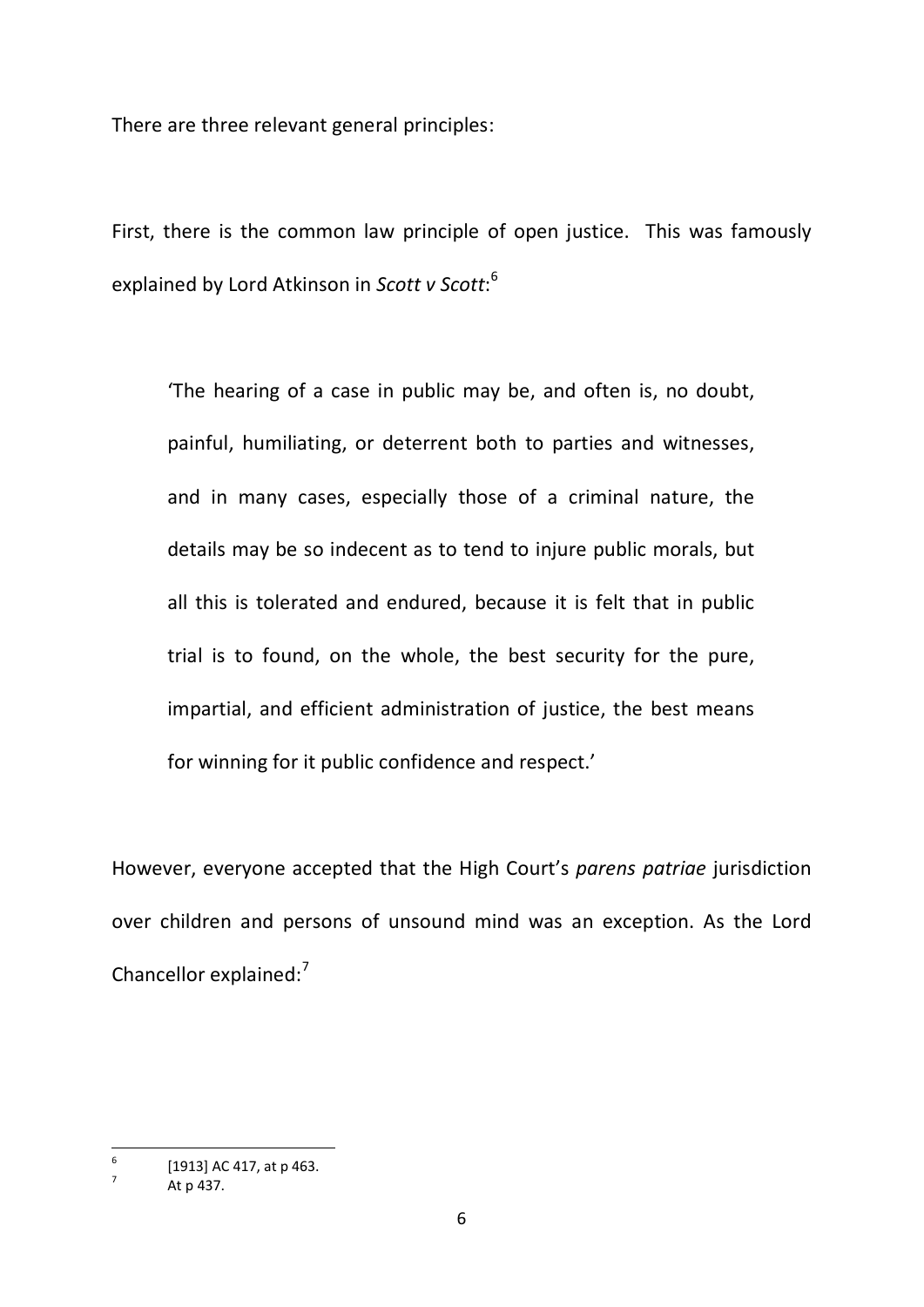'In the two cases of wards of Court and of lunatics the Court is really sitting primarily to guard the interests of the ward or the lunatic. Its jurisdiction is in this respect parental and administrative, and the disposal of controverted questions is an incident only in the jurisdiction. It may often be necessary, in order to attain its primary object, that the Court should exclude the public. The broad principle which ordinarily governs it therefore yields to the paramount duty, which is the care of the ward or the lunatic.'

Thus the two main themes to emerge from *Scott v Scott* have special resonance in family cases, but they point in opposite directions. The first is that open justice is there, not only to police the judges, and indeed the other participants in the story, such as health care professionals and social workers, to make sure that they are behaving properly, but also to engender public confidence that they are indeed doing so. Family courts have from time to time had a very bad press, from some politicians and some people in the media. But this is especially apparent in care cases, where the state is interfering in family life, often very drastically, to deprive parents of their children and children of their parents. We would not countenance sending someone to prison behind

7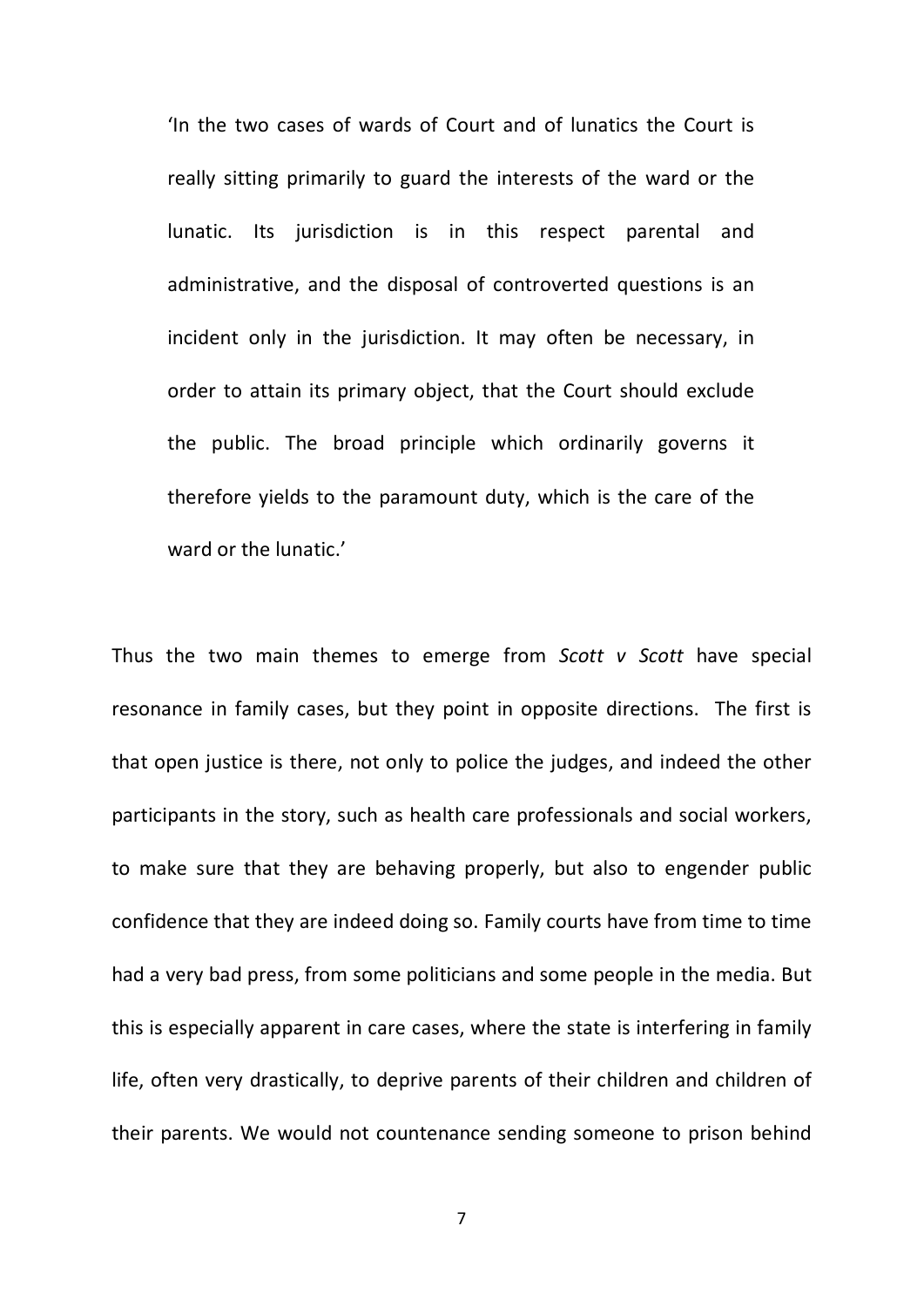closed doors  $-$  save in the most exceptional cases  $-$  so, it might be thought, why should we countenance putting children in care behind closed doors?

The second theme, on the other hand, is that children cases are different from ordinary civil or criminal proceedings. Their very object is to further the best interests of the child. Those best interests should not be put at risk by unnecessary public intrusion into their private and family lives.

Strong support for this can be found in Dr Julia Brophy's 2010 study for the Children's Commissioner of *The views of children and young people regarding media access to family courts*. <sup>8</sup> A large majority of the children studied were opposed to having reporters in court. They felt that the proceedings address issues that are private. They concern events which are 'painful, embarrassing and humiliating for children'. These are not the business of the media or of the general public. They feared bullying at school and in their communities. Nearly all of them said that if they knew that a reporter might be in court they would be less willing to speak openly to an expert about ill-treatment or disputes about their care or about their own wishes and feelings. This view was endorsed by the well-known child psychiatrist, Dr Danya Glaser.<sup>9</sup>

 $\frac{8}{9}$  11 Million, March 2010.<br>[2009] Fam Law 211.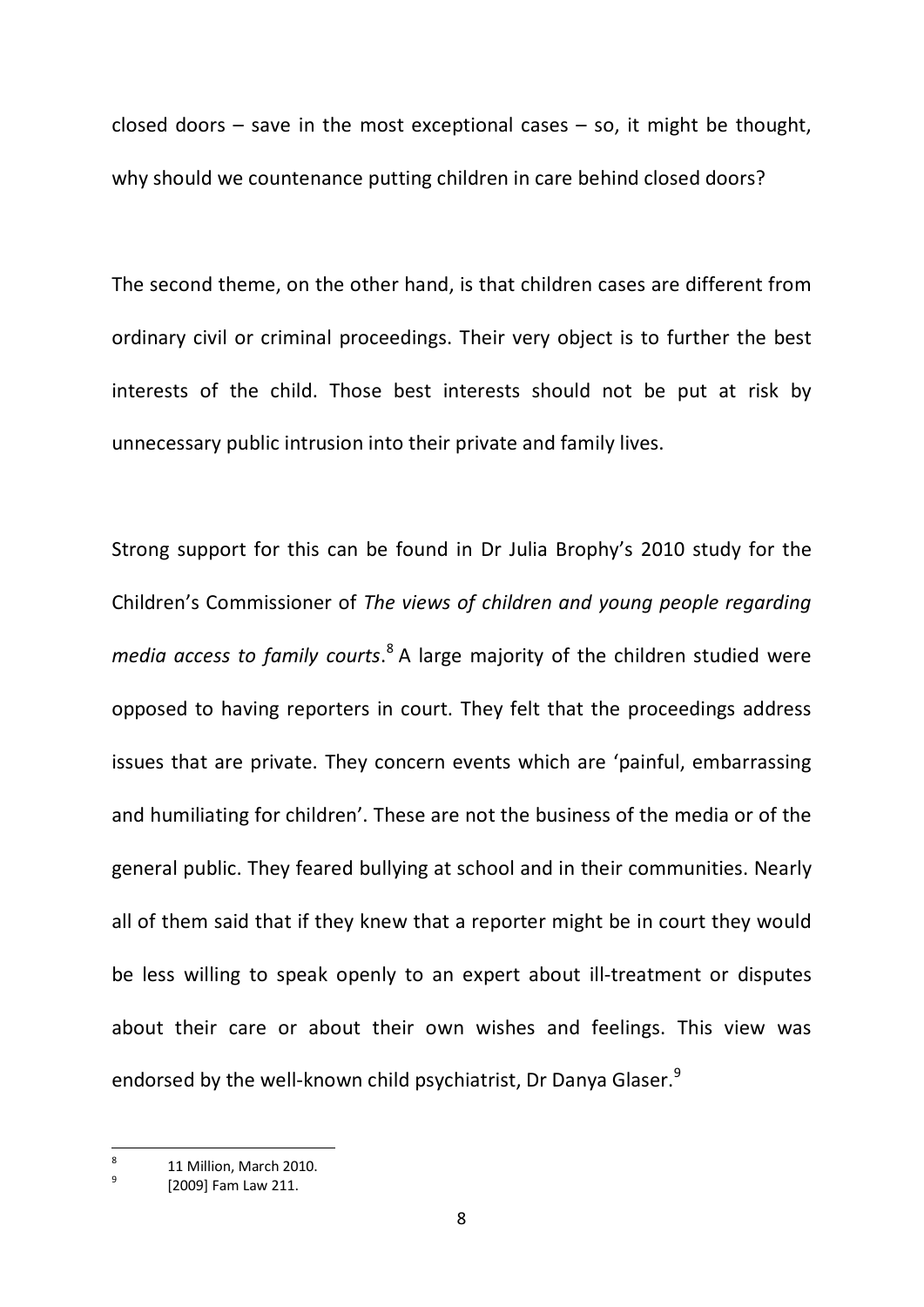Julia Brophy and her colleagues followed this up in 2014 with a study commissioned by the National Youth Advocacy Service and the Association of Lawyers for Children, *Safeguarding, Privacy and respect for Children and Young*  People and the Next Steps in Media Access to Family Courts.<sup>10</sup> This showed children's continued suspicion of the media and opposition to their attendance at hearings in the family courts. Children were also really worried about 'jigsaw identification' – anonymization is not enough – and about how young people might feel on reading about their case in a newspaper. There were better ways of improving public knowledge about the family courts and other avenues in which to explore allegations of unfair treatment. The children's interests were not identical to their parents', who might want to exploit the media for their own purposes. Above all, the children wanted the courts to consult them and to ascertain the views, interests and long-term welfare implications for any child involved of allowing media access to the court.

In other words, they wanted their rights under article 12 of United Nations Convention on the Rights of the Child to be properly observed.<sup>11</sup> These are the

<sup>10</sup> NYAS, Association of Lawyers for Children, July 2014.

Article 12 provides '1. States Parties shall assure to the child who is capable of forming his or her own views the right to express those views freely in all matters affecting the child, the views of the child being given due weight in accordance with the age and maturity of the child.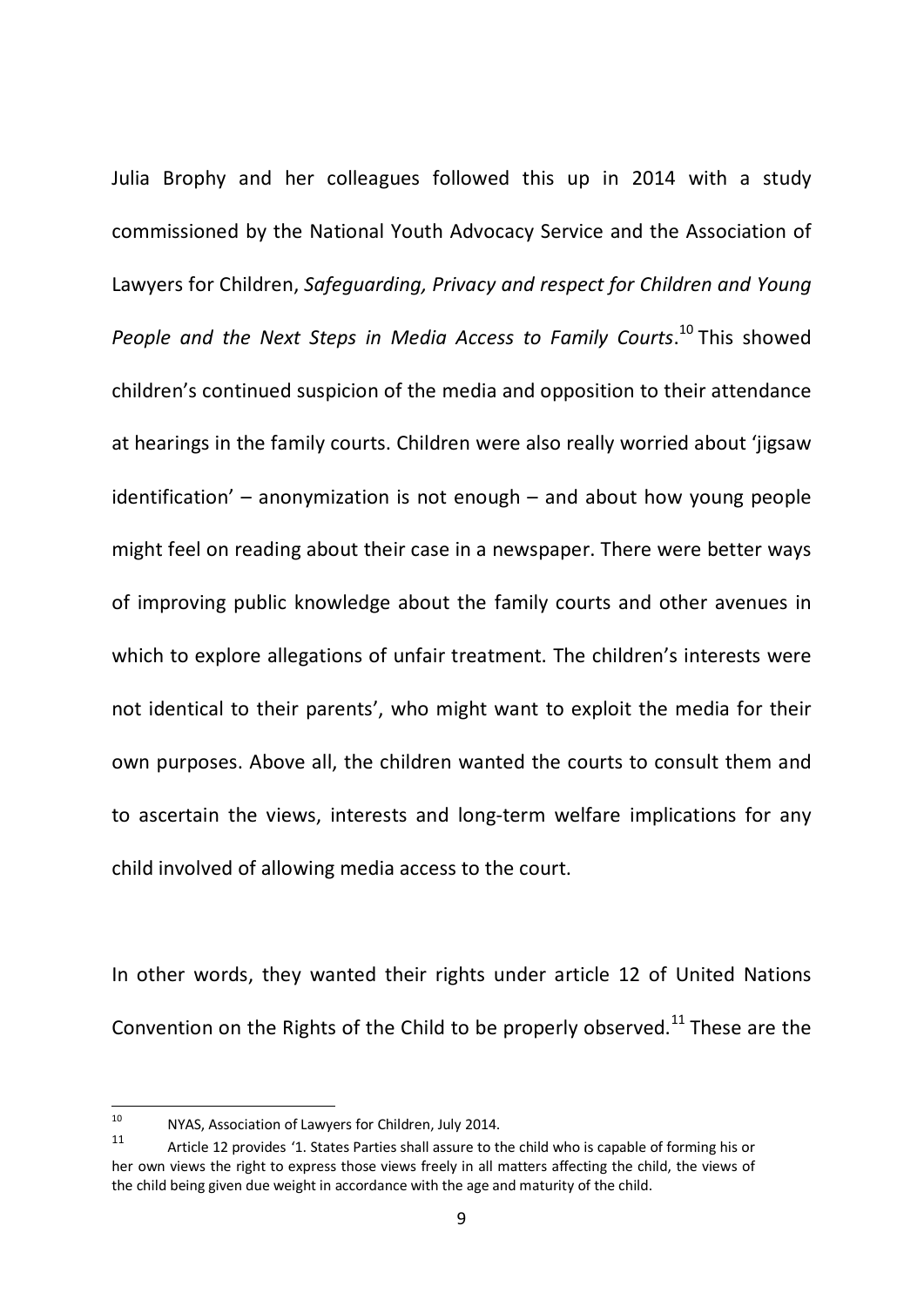right to express their views freely in all matters affecting them and in particular the right to be heard in any judicial proceedings affecting them. The UN Children's Rights Committee in *General Comment No 12* (2009) has stressed that children should be freely able to express a view without pressure, manipulation or undue influence, in conditions that take account of the child's individual and social situation, and in an environment where the child feels secure when expressing opinions. A child cannot be heard effectively where the environment is intimidating, hostile and insensitive. I have discussed elsewhere $^{12}$  how best to involve children in family proceedings about their futures and this is not the place to resume that discussion. But it is clear from the studies cited, and from the work of the Cafcass Young People's Board, that children want to be involved in an appropriate way. The fear is that even the risk of a journalist's presence, followed by insensitive reporting, will inhibit this.

The general rule is that proceedings to which the Family Procedure Rules apply will be held in private except where the rules themselves or any other

-

<sup>2.</sup> For this purpose, the child shall in particular be provided the opportunity to be heard in any judicial and administrative proceedings affecting the child, either directly, or through a representative or an appropriate body, in a manner consistent with the procedural rules of national law.'<br><sup>12</sup> Association of Lawyers for Children, Annual Conference 2015, 'Are We Nearly There Yet?'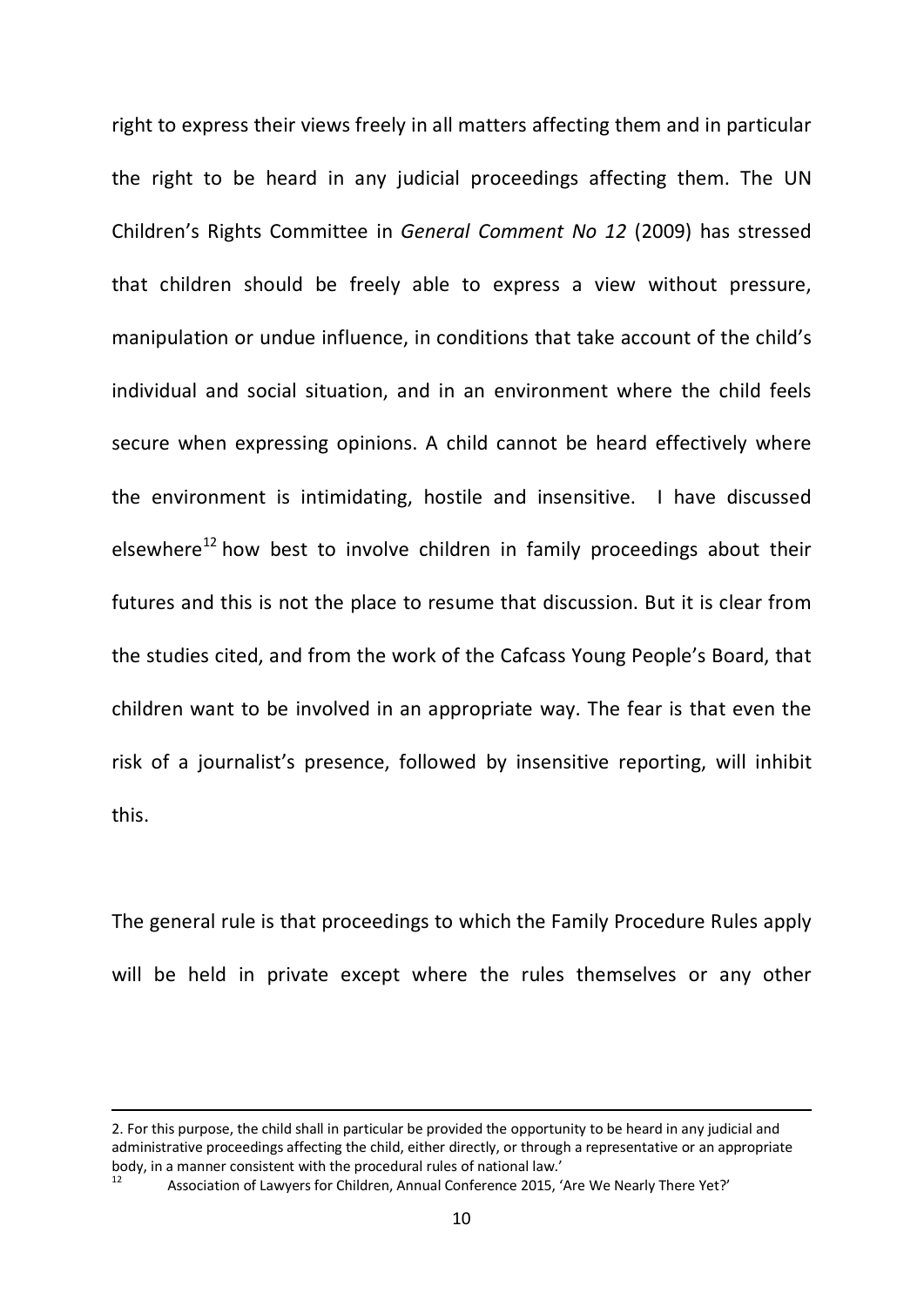enactment provide otherwise or where the court directs otherwise.<sup>13</sup> If proceedings are in private, only certain persons are allowed to be present. However, in the 2009 rule change referred to earlier, FPR rule 27(11) provides that, except in judicially assisted negotiation and conciliation, in proceedings related to adoption or for parental orders under the Human Fertilisation and Embryology Act, the people allowed to be present include 'duly accredited representatives of news gathering and reporting organisations'.<sup>14</sup> These can only be excluded in specified circumstances, which include where this is *necessary* in the interests of any child concerned in, or connected with, the proceedings.<sup>15</sup> The related Practice Direction states that the rule should be applied on the basis that media representatives have a right to attend throughout the case unless the court decides to exclude them from all or part of the proceedings on the defined grounds.<sup>16</sup> This is not a 'discretion' but a structured balancing exercise. As Baker J explained in *Re Al-Hilli (Reporting Restrictions)*, 17

'It is a cardinal principle underpinning the provisions of rule 27.11 . . . that the duly accredited representatives of news gathering and

<sup>&</sup>lt;sup>13</sup> FPR rule 27.10(1). Divorce and other matrimonial and civil partnership proceedings are generally in public, but may be in private in certain circumstances: FPR, rule 7.16.<br>
<sup>14</sup> FPR rule 27.11(2)(f).<br>
<sup>15</sup> PD27B, para 5.1.<br>
<sup>17</sup> [2013] EWHC 2190 (Fam), [2014] 1 FLR 403.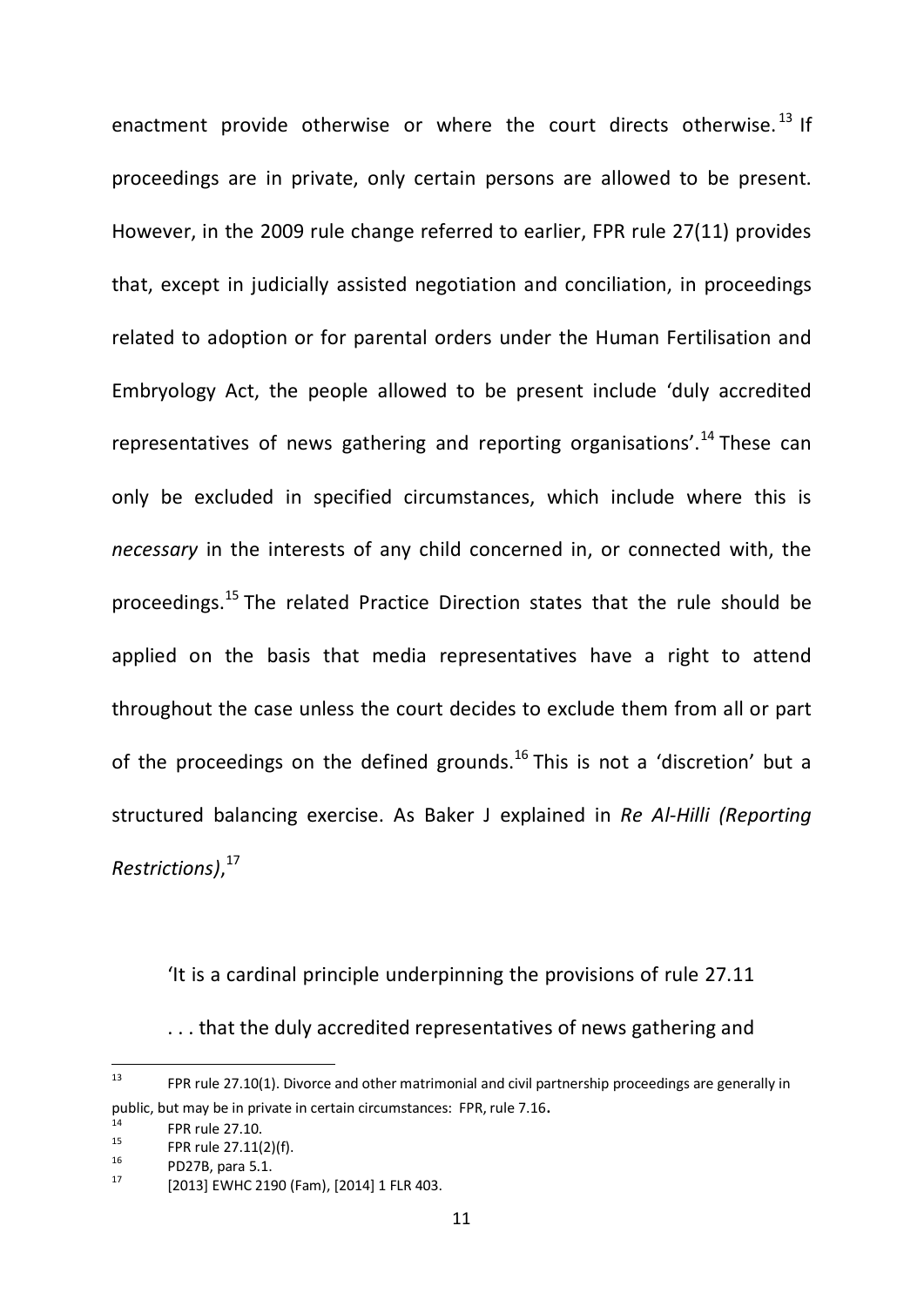reporting organisations are to be trusted not to abuse their right to attend by publishing information unlawfully.'

Clearly, this approach does not accord with the views of the children involved, who cannot be assured in advance that there will be no media representative present or that they will be asked for their views on any media application to attend.

Appeals to the Court of Appeal are held in public unless the court rules otherwise in specified circumstances: these include cases which involve confidential information, including information relating to personal financial matters, and where a private hearing is *necessary* to protect the interests of any child.<sup>18</sup> This is rarely, if ever, done. Appeals to the Supreme Court are also held in open court 'except where it is *necessary* in the interests of justice or in the public interest to sit in private for part of an appeal hearing'.<sup>19</sup> I know of only one case in which we have done so, and it involved a bank, not a child.<sup>20</sup>

This leads on to the second important principle, which flows from the principle of open justice. There is not much point in allowing the media into the court

<sup>18</sup> CPR, rule 39.2(1) and (3) (c), (d). <sup>19</sup> SCR, rule 27(1). <sup>20</sup> *Bank Mellat v HM Treasury* [2014] AC 700.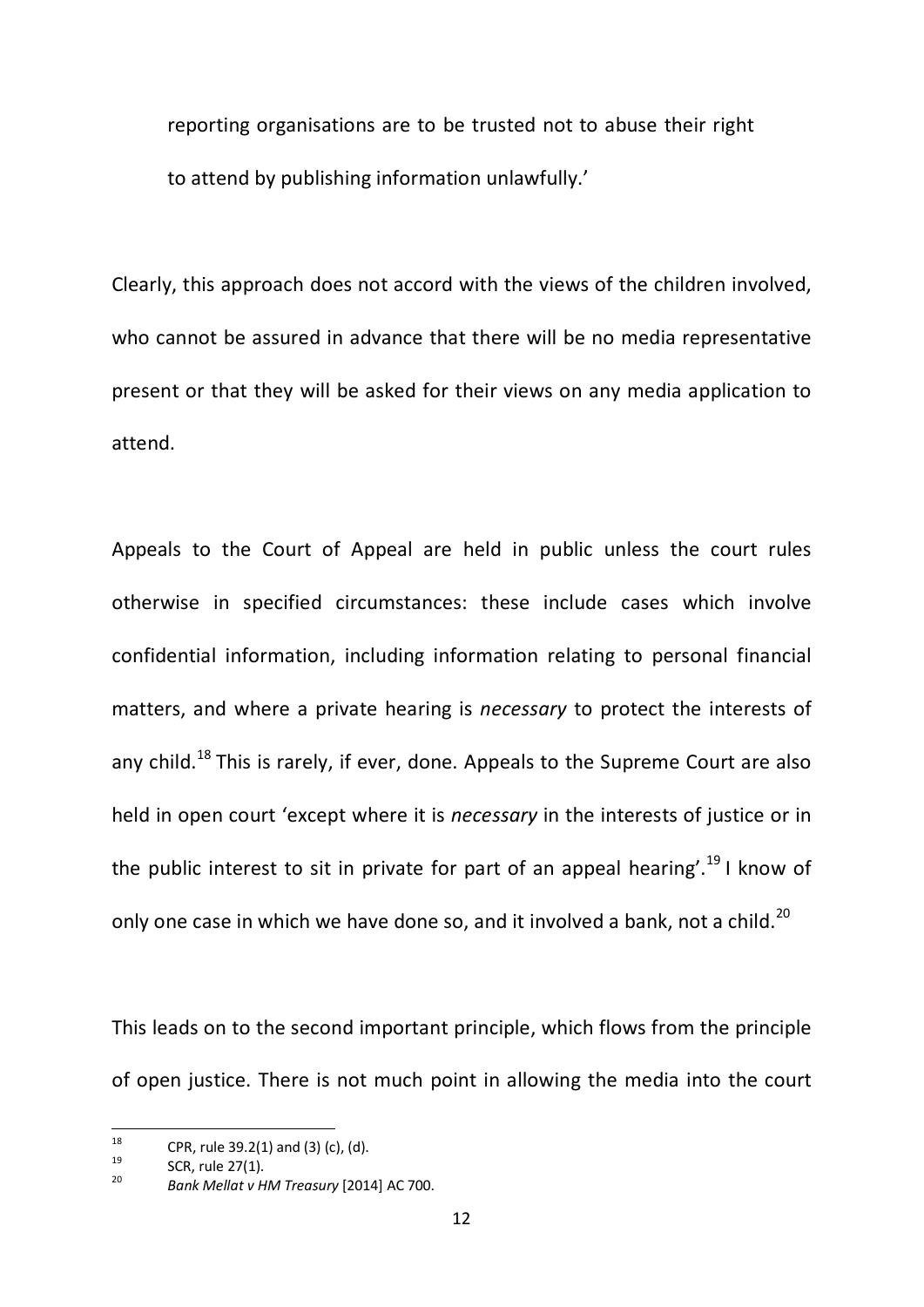room if they cannot then report upon what they have seen and heard. Fair and accurate reporting is protected by the law of defamation for precisely that reason. As Lord Sumption said in *Khuja*, 21

'It has been recognised for many years that press reporting of legal proceedings is an extension of the concept of open justice, and is inseparable from it. In reporting what has been said and done at a public trial, the media serve as the eyes and ears of a wider public which would be absolutely entitled to attend but for purely practical reasons cannot do so.'

He also pointed out that the conduct of the hearing falls within the court's power to control its own proceedings. Any restrictions there are more likely to engage the right to a fair hearing under article 6 of the European Convention on Human Rights than the right to freedom of expression under article 10. But reporting restrictions are different. 'This is direct press censorship' and raises issues under article 10. Article 10 guarantees the right to freedom of expression, but it is a qualified right, and may be subject to restrictions prescribed by law, provided that these are a proportionate means of achieving one of the listed legitimate aims, which include the protection of the

 $^{21}$  Para 16.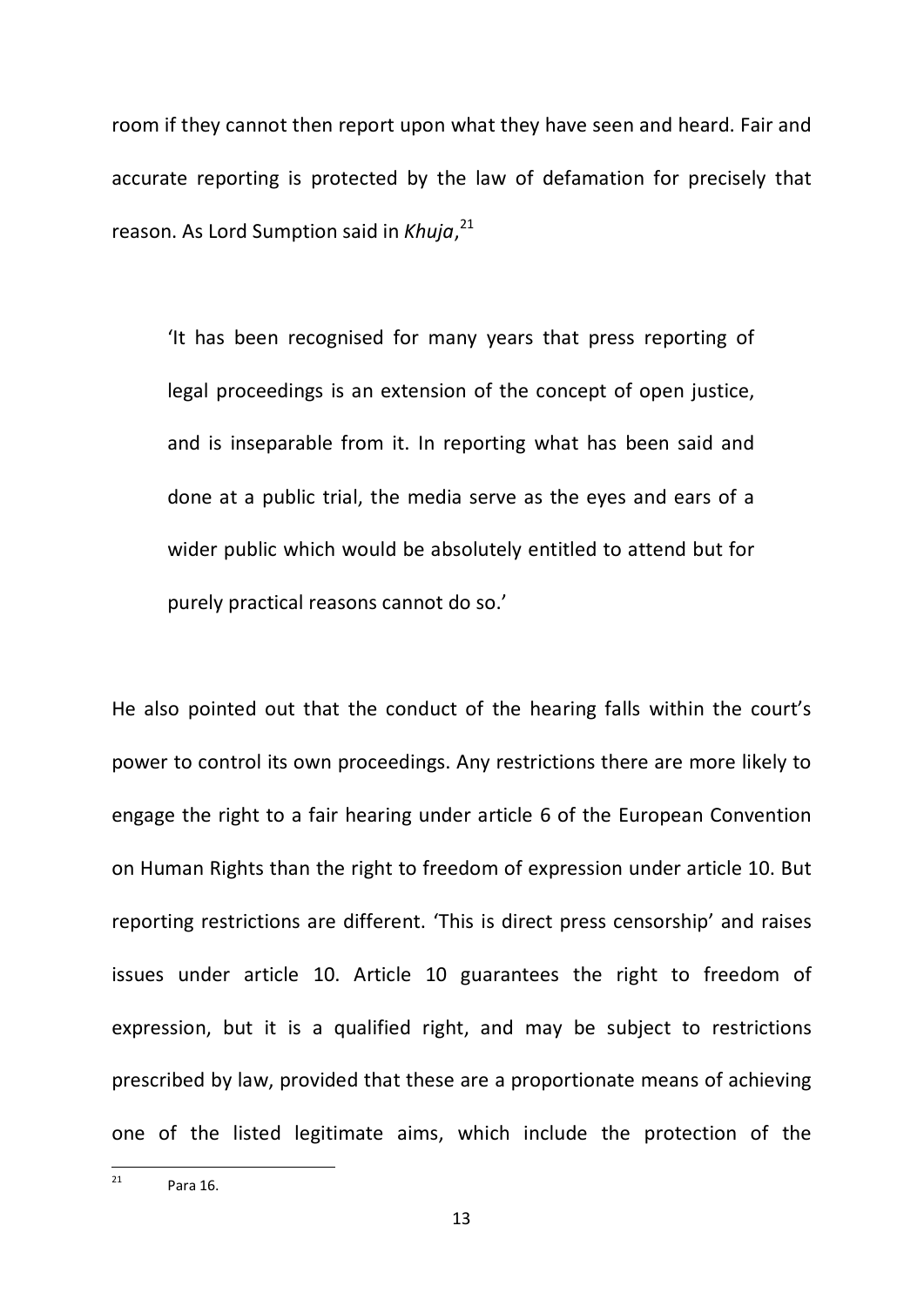reputation or rights of others, preventing the disclosure of information received in confidence, and maintaining the authority and impartiality of the judiciary.

There are statutory restrictions on what may be reported about certain types of family case. But the most commonly applied restriction is to require anonymity for the parties or their children. Indeed, this is often seen as the *quid pro quo* for allowing media access to proceedings which would otherwise be heard completely in private. There is a general prohibition on identifying children 'involved' in proceedings under the Children Act 1989 or the Adoption and Children Act  $2002^{22}$  but this has been held to last only as long as the proceedings last.<sup>23</sup> There is also a general prohibition on the publication of information relating to proceedings heard in private under the inherent jurisdiction relating to children, or under the 1989 or 2002 Acts, or otherwise relating wholly or mainly to the maintenance or upbringing of children, as these are one of the exceptions to the general rule that publication of information relating to proceedings in private is not contempt of court.<sup>24</sup> A further exception to that rule is where the court (having power to do so) expressly prohibits the publication of information, but this begs the question of what other powers the court would have. Proceedings to which the media are

<sup>&</sup>lt;sup>22</sup> Children Act 1989, s 97(2).<br><sup>23</sup> *Clayton v Clayton* [2007] 1 FLR 11.<br><sup>24</sup> Administration of Justice Act 1960, s 12(1).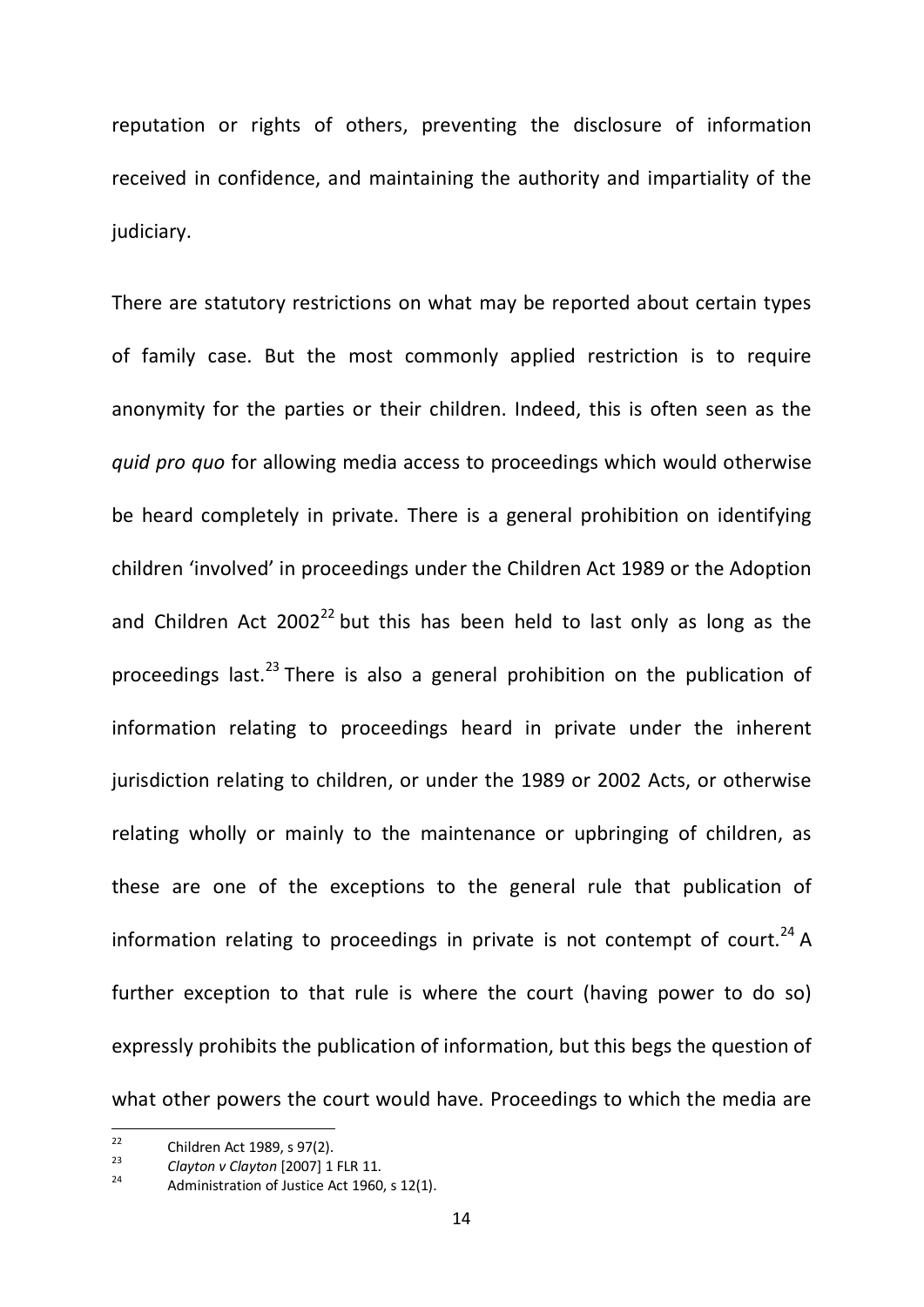admitted under FPR rule 27.11 are still proceedings in private, so these restrictions would apply to them.

In Practice Guidance issued in January 2014, $^{25}$  the President of the Family Division laid down the circumstances in which permission to publish a judgement should be given; in summary, always when publication would be in the public interest, but, in particular, inter alia when finding facts where serious allegations have been made, or when making final orders in care proceedings, or when making placement or adoption orders. This applied, not only to the High Court, but also to any court exercising powers in relation to children. This resulted in far more judgments, not only in the Hight Court, but also in county courts where much more of the really useful stuff is being done, being made available on BAILII.

Research by Julie Doughty and others, *Transparency through publication of family court judgments* published in 2017<sup>26</sup> found wide variations in practice from court to court. Overall the cases available on BAILII represented judicial and professional decisions made in only some geographical areas. Analysis of the press coverage over the same period showed that allegations of secrecy in family cases had reduced, but there was still evidence of cherry picking facts

<sup>&</sup>lt;sup>25</sup> *Transparency in the Family Courts: Publication of Judaments: Practice Guidance, issued on 16 January* 2014 by Sir James Munby, President of the Family Division.<br><sup>26</sup> By Cardiff University.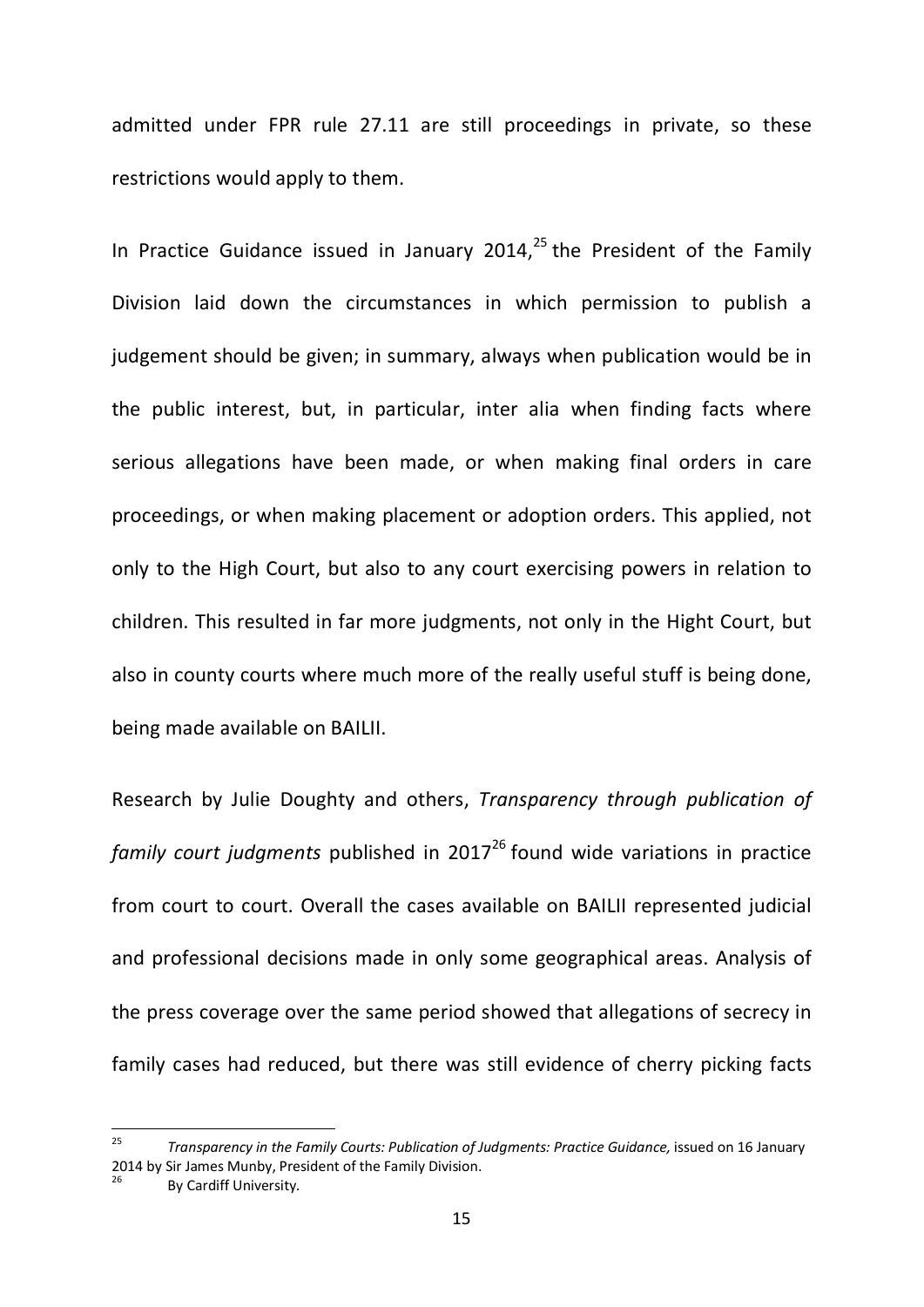and misleading headlines. They felt that the 2014 guidance should be reviewed so as to pilot a scheme requiring publication of a representative range of cases from every judge and every court, supported by adequate training and administrative assistance in safe anonymization, removal of identifying details and focusing on issues of genuine public interest.

In contrast, there is no general power to restrict the reporting of proceedings held in public.<sup>27</sup> There are various statutory powers to do so. These include the power, under section 39 of the Children and Young Persons Act 1933, to make an order prohibiting the identification of a child concerned in any civil or family proceedings, whether held in public or in private, but only if the child is the subject of or a witness in the proceedings. But it may be that if, in the course of controlling the proceedings in the interests of justice and a fair hearing, the court has ordered that a person should not be named, or has otherwise provided for anonymity during the proceedings, then there is no right to break that anonymity when reporting the proceedings. This would explain the difference between *Khuja*, where Mr Khuja was named during the trial, and *Reilly*, where Ms Reilly was not named during the proceedings in the Employment Appeal Tribunal and the Court of Appeal.

 <sup>27</sup> *Independent Publishing Co Ltd v AG of Trinidad and Tobago* [2005] 1 AC 190.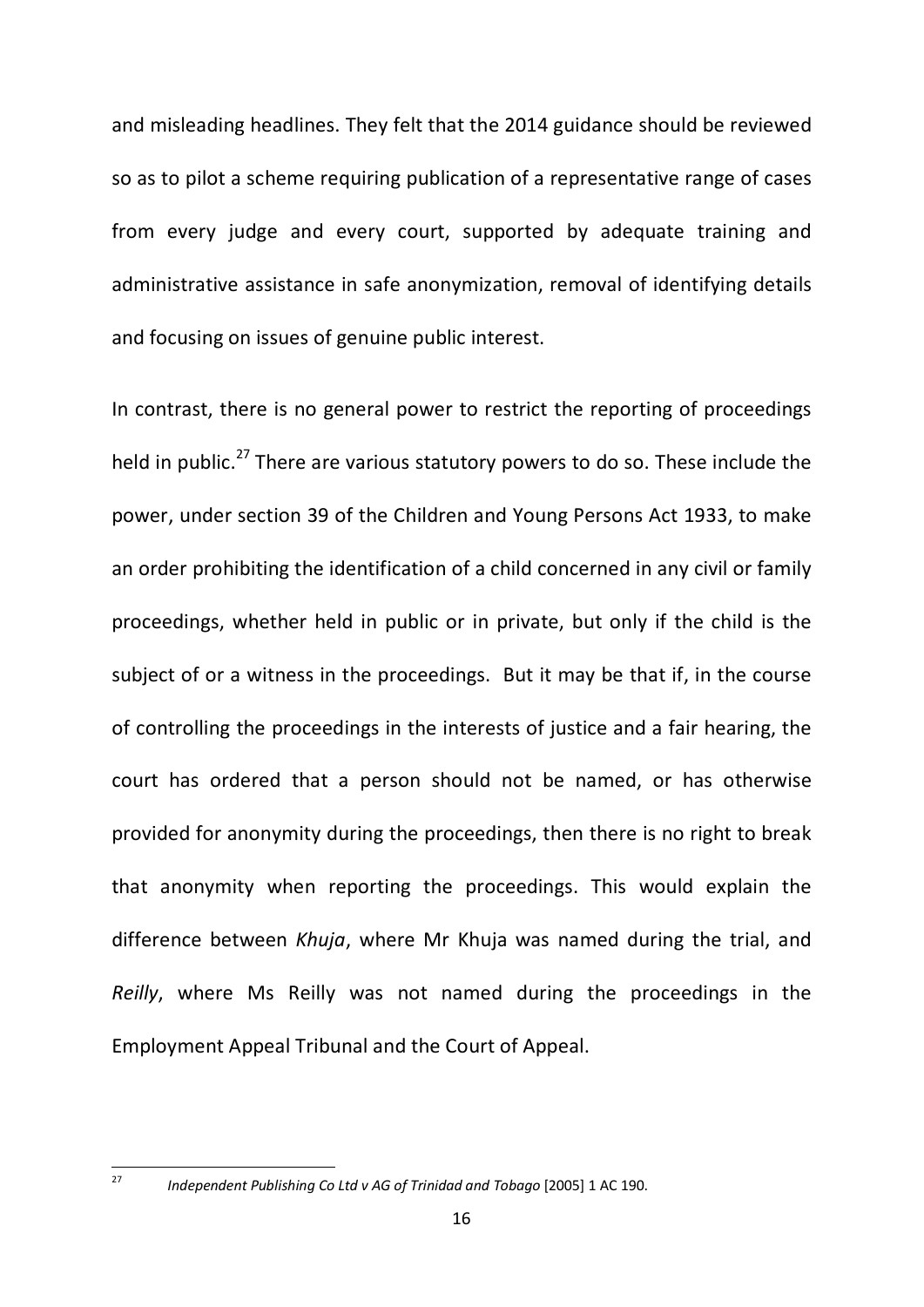However, there is a third principle at stake here, and that is the right to respect for private and family life, guaranteed by article 8 of the European Convention. As with article 10, this is not an absolute right. A public authority, including a court, can only interfere with the right if this is in accordance with the law and a proportionate means of achieving one of the legitimate aims set out in article 8(2). The most relevant of these for our purposes is the protection of the rights and freedoms of others, which include the best interests of children.

Obviously, family courts are interfering in people's private and family lives all the time. Publishing information about what they do is likewise interfering in people's private and family lives. So how is this to be reconciled with the media's right to freedom of expression under article 10? As Lord Hoffmann put it in *Campbell v MGN*: 28

'Both reflect important civilised values, but, as often happens, neither can be given effect in full measure without restricting the other. How are they to be reconciled in a particular case? There is in my view no question of automatic priority. Nor is there a presumption in favour of one rather than the other. The question is rather the extent to which it is necessary to qualify the one right

 $28$  [2004] 2 AC 457, para 55.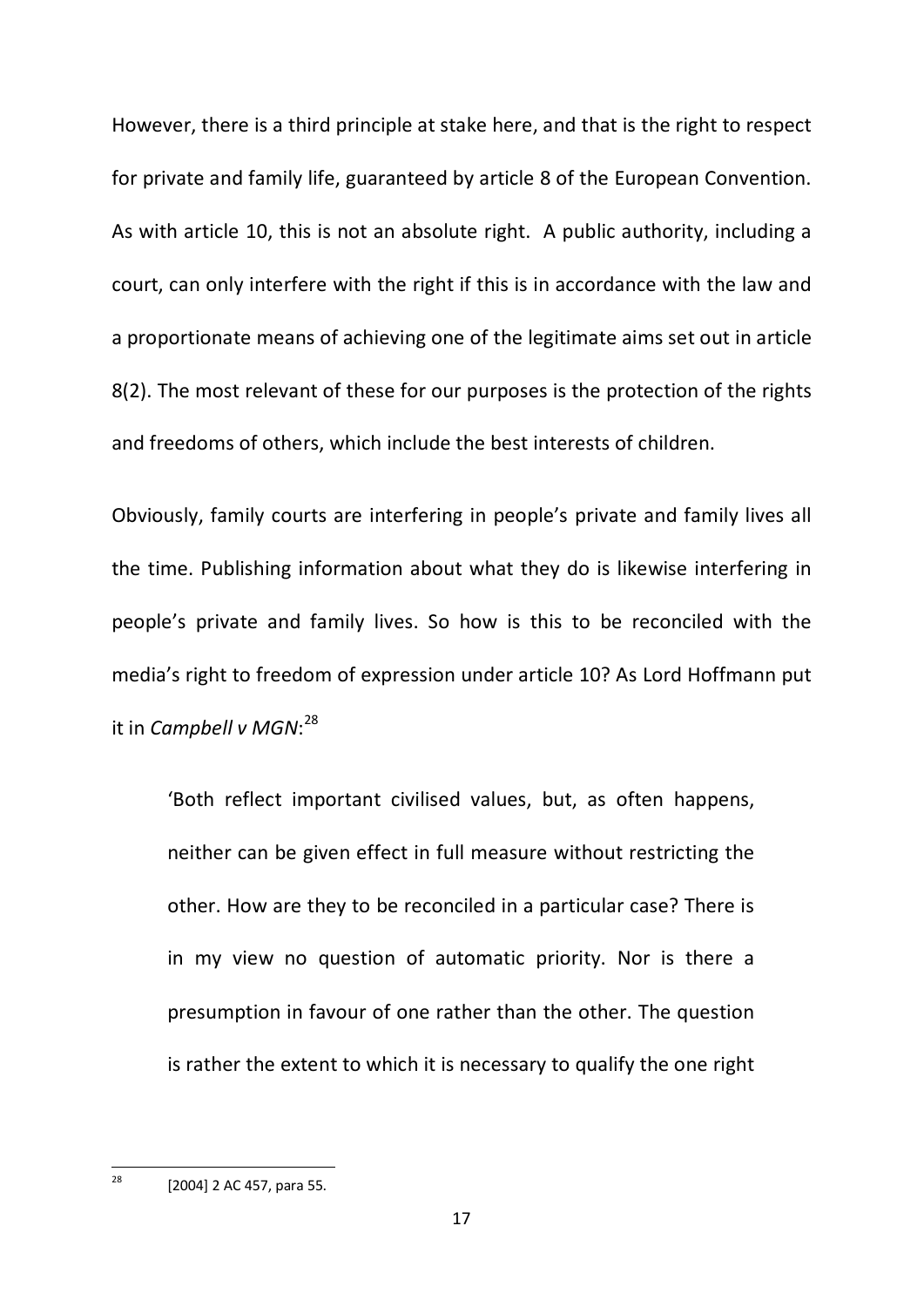in order to protect the underlying value which is protected by the other.'

This was the approach adopted by Lord Steyn in the leading case of *Re S*: 29

'First, neither article has as such precedence over the other. Secondly, where the values under the two articles are in conflict, an intense focus on the comparative importance of the specific rights being claimed in the individual case is necessary. Thirdly, the justifications for interfering with or restricting each right must be taken into account. Finally, the proportionality test must be applied to each. For convenience I will call this the ultimate balancing test.

We confirmed in *Khuja* that this was still the law. In *Re S*, as is well known, the child's guardian in family proceedings applied for an injunction to prohibit the identification of the child's mother who was being tried for the murder of his brother by poisoning him with salt while he was a patient in Great Ormond Street hospital. It was a strong case from the child's point of view, because there was psychiatric evidence that publicity surrounding the trial would be harmful to him. Nevertheless, the public interest in reporting the criminal trial was held to outweigh the indirect impact upon the child.

 $29$  [2005] 1 AC 593, para 17.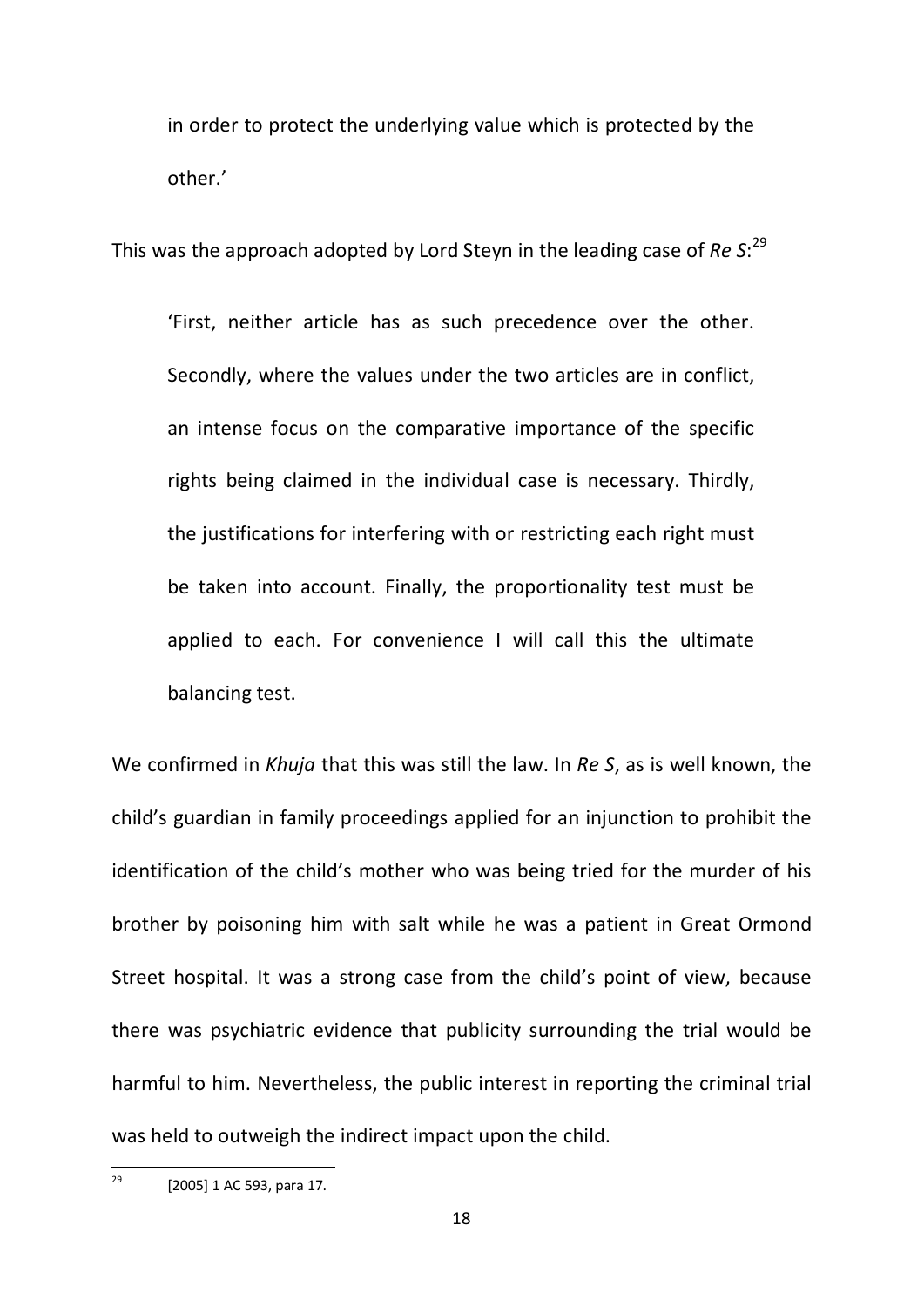But why, you might think, did that necessitate reporting the mother's name? Lord Steyn suggested that 'from a newspaper's point of view a report of a sensational trial without revealing the identity of the defendant would be a very much disembodied trial'. <sup>30</sup> Lord Rodger put it more vividly in *In re Guardian News and Media Ltd*, <sup>31</sup> another case where anonymity was sought in order to protect the family, this time of a person who had been blacklisted for suspected terrorist behaviour and subject to Treasury asset freezing orders:

'What's in a name? A lot, the press would answer. This is because stories about particular individuals are simply much more attractive to readers than stories about unidentified people. It is just human nature. And this is why, of course, even when reporting major disasters, journalists usually look for a story about how particular individuals are affected. . . . The judges [recognise] that editors know best how to present material in a way that will interest the readers of their particular publication and so help them to absorb the information. A requirement to report it in some austere, abstract form, devoid of much of its human

<sup>&</sup>lt;sup>30</sup> Para 34.<br><sup>31</sup> [2010] 2 AC 697. This was the first case heard in the new Supreme Court of the United Kingdom in October 2009. Complaint was made that our first term's lists 'looked like alphabet soup', as so many cases were anonymised.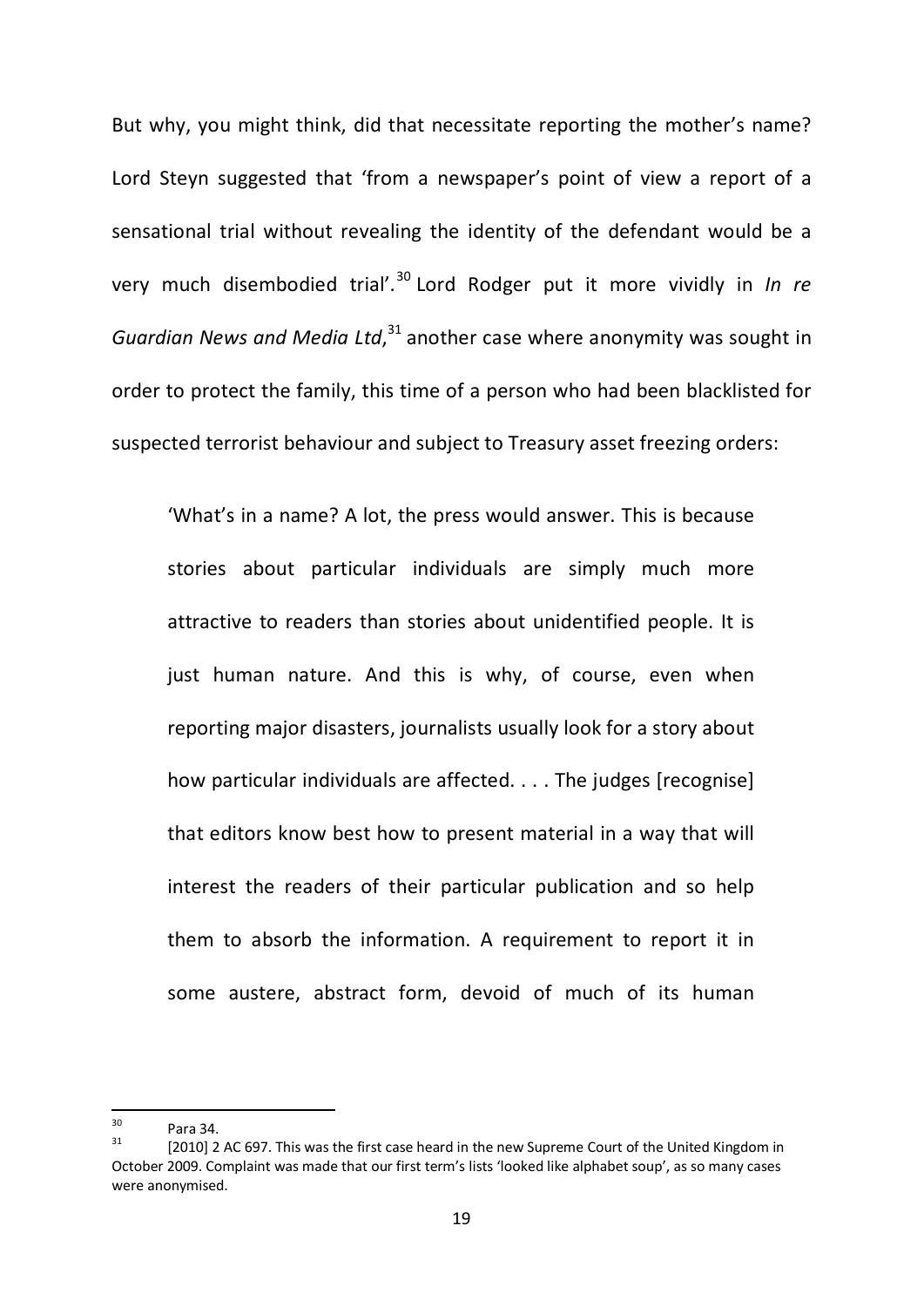interest, could well mean that the report would not be read and the information would not be passed on.'

And, of course, there are some stories where the identity of the person is itself the story.

However, while thinking about the balance between privacy and publicity, we should not forget that article 8 is not the only privacy-protecting game in town. There is also the General Data Protection Regulation, with the accompanying Data Protection Bill, due to come into force on 25 May. The background is, of course, Article 8 of the Charter of Fundamental Rights of the European Union, which begins:

'1. Everyone has the right to the protection of personal data concerning him or her.'

The foreground is the enhanced protection given to the processing of personal data under the Regulation. It applies to the processing of personal data by automatic means or by other means if the data are held in a filing system. $32$ Personal data means any information relating to an identified or identifiable natural person.<sup>33</sup> Processing means any operation performed upon such data,

 $32$  Article 2.<br> $33$  Article 4(1).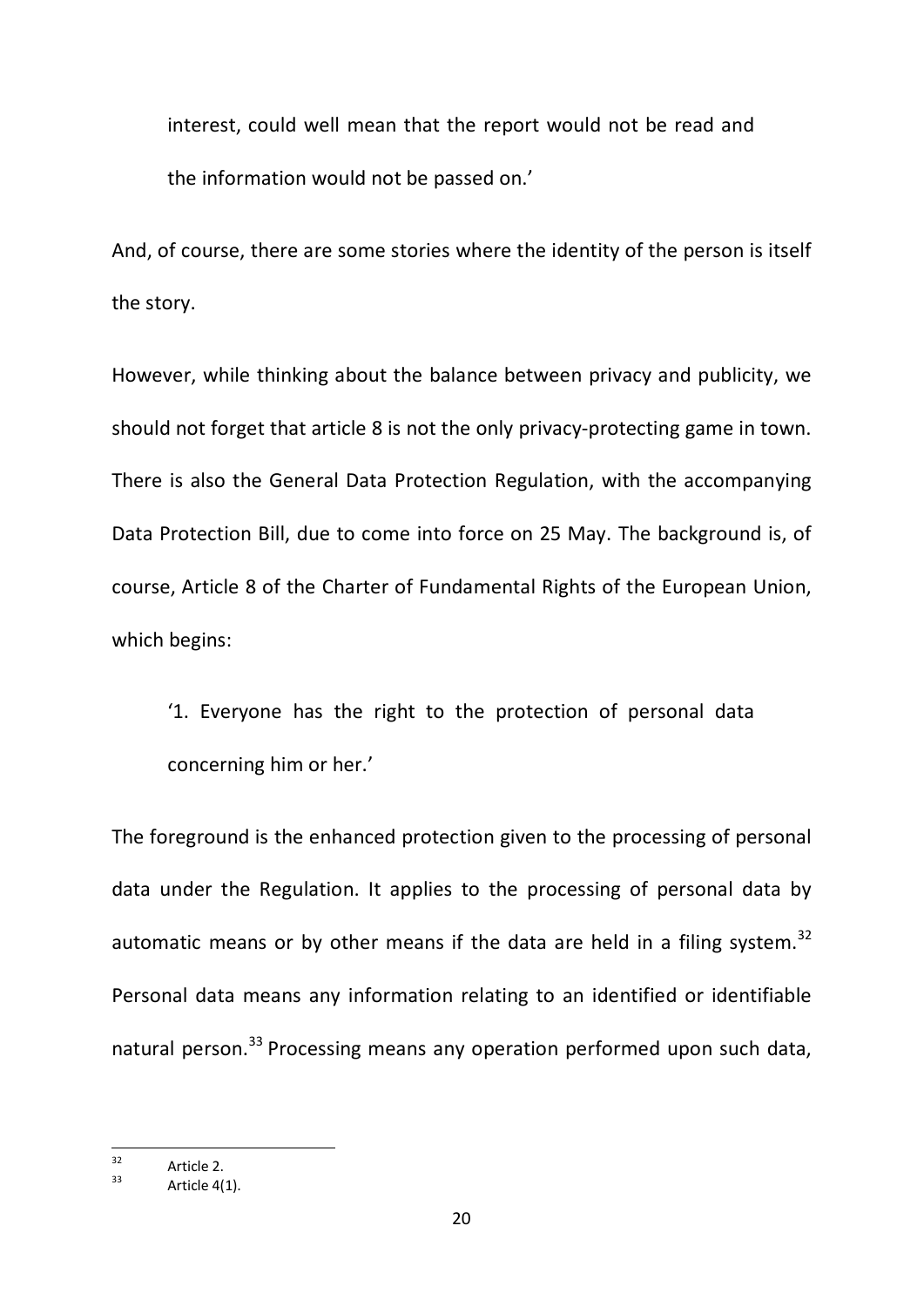including their use, disclosure and dissemination. $34$  Data have to be collected for specified, limited and legitimate purposes and processed lawfully, fairly and in a transparent manner.<sup>35</sup> Processing is only lawful if one of the conditions prescribed in article 6 applies. The most relevant to this discussion is where '(e) processing is *necessary* for the performance of a task carried out in the public interest or in the exercise of official authority vested in the controller.' Special categories of data, including data concerning health or revealing racial origin or religious belief, cannot be processed at all except in defined circumstances, but these include whenever courts are acting in their judicial capacity.<sup>36</sup>

These rules might suggest that naming the persons involved in legal proceedings of any sort, but especially family proceedings, and revealing personal data from court documents will be lawful only if it is *'necessary'* for the performance of a public task. But then there is article 85:

'Member States shall by law reconcile the right to the protection of personal data pursuant to this Regulation with the right to freedom of expression and information, including processing for journalistic purposes and the purposes of academic, artistic or literary expression.'

<sup>&</sup>lt;sup>34</sup> Article 4(2).<br><sup>35</sup> Article 5(1) and (2).<br><sup>36</sup> Article 9.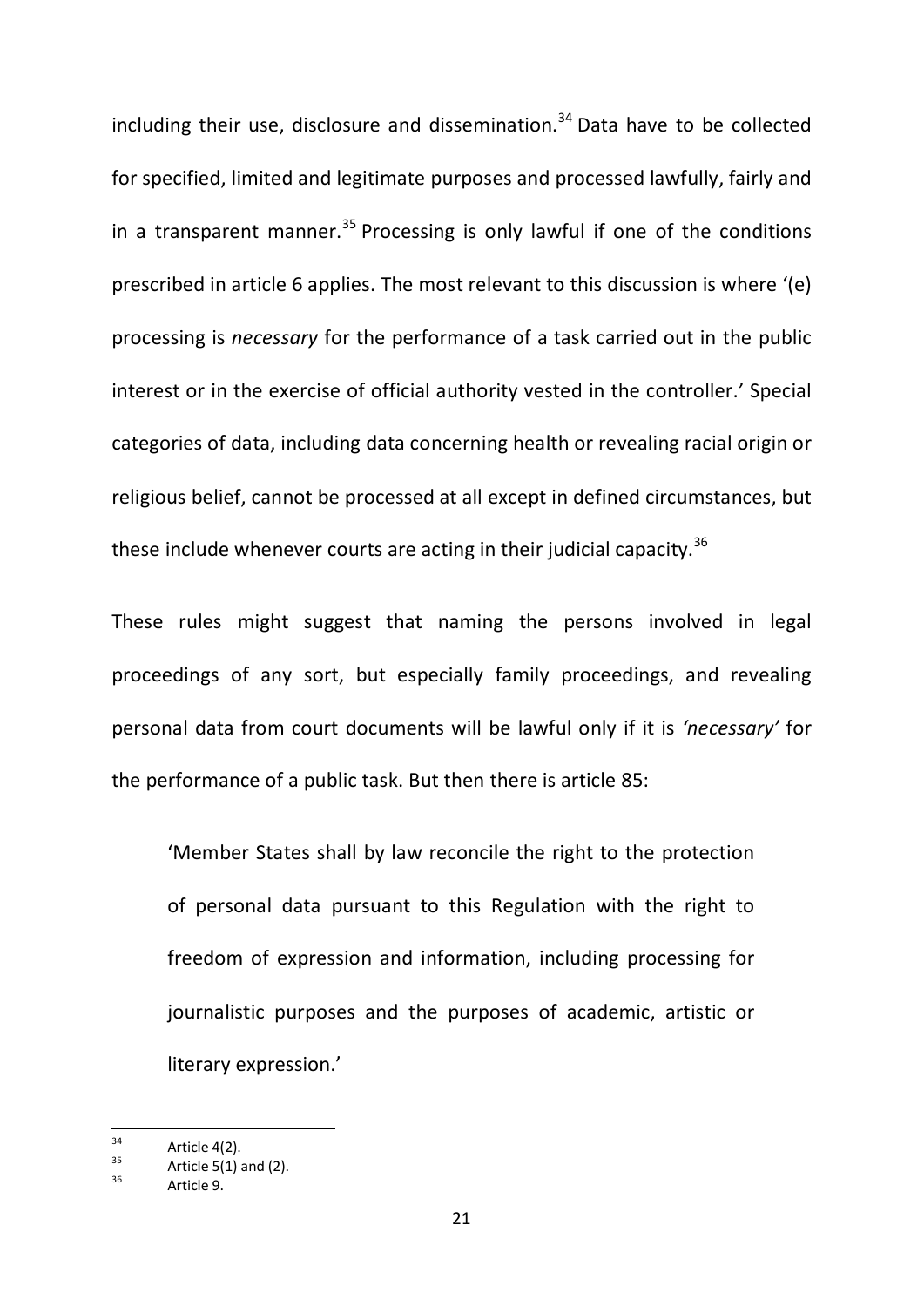For this purpose Member States are not only empowered but positively required to provide exemptions or derogations, even from the fundamental principles, for processing carried out for journalistic purposes or the purpose of academic artistic or literary expression, if they are necessary to reconcile the right to the protection of personal data with the freedom of expression and information.

So the current Data Protection Bill, in paragraph 26 of schedule 2, provides that various provisions, including the lawfulness provisions, do not apply to extent that the data controller reasonably believes them to be incompatible with those purposes, if the processing is with a view to publication and the controller reasonably believes that publication would be in the public interest. In deciding this, the controller must take account of the special public interest in freedom of expression and information, and of relevant Codes of Practice.

So it looks as if this all boils down to whether, if a journalist or academic wants to publish the data, the controller  $-$  presumably the court  $-$  considers that publication would be in the public interest. A special steer is given in favour of freedom of expression and information, but it looks as if we are back to balancing open justice, the public's right to know what goes on in courts and the author's right to tell them, against the privacy interests of the data subject.

22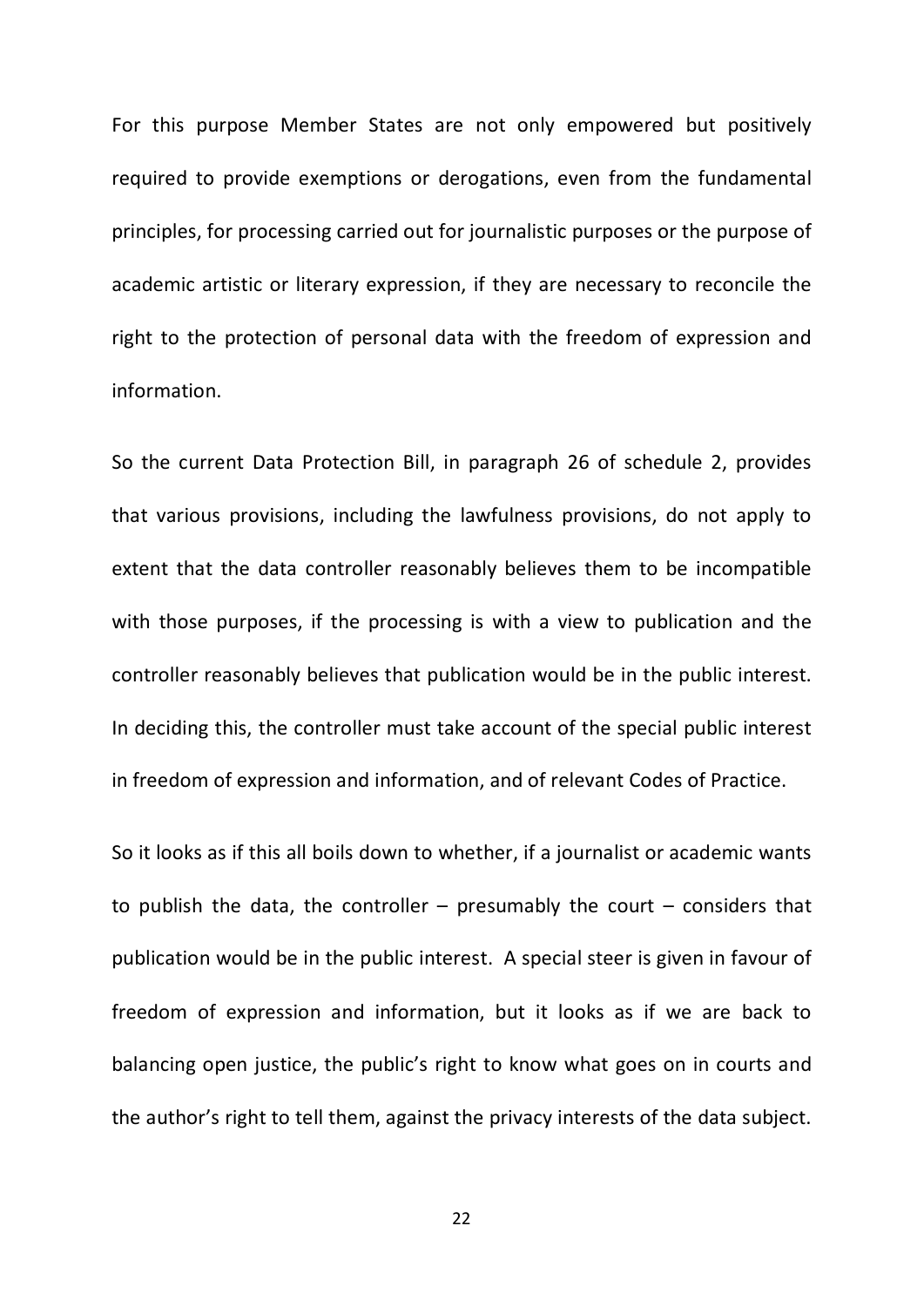Those principles apply whether the proceedings are in private or in open court and whether in civil or family proceedings.<sup>37</sup>

So is simple anonymisation the answer? Julia Brophy's studies revealed that the children involved certainly do not think so. In these days of the internet and social media, it is particularly easy for tech-savvy young people to find out who is involved in a reported case, by joining up the dots. They were also really shocked and upset by the details given in the judgments published on BAILII. After several meetings between the NYAS Young People's Participation Group and the President, and with the help of an advisory group chaired by Lord Justice McFarlane, she was asked to draft some Judicial Guidance on *Anonymisation and Avoidance of the Identification of Children and The Treatment of Explicit Descriptions of the Sexual Abuse of Children in Judgments intended for the Public Arena*. <sup>38</sup> This was published in 2016 and contains a detailed list of do's and don'ts to avoid inadvertent and jigsaw identification. It also gives guidance on how to abridge judgments to avoid explicit descriptions of child sexual abuse being placed on the internet for all to see.

The moral of all of this is that the children have made the adults think again. Having read the guidance, I shall have to rethink one of my own pet ideas. I hate referring to children by initials  $-$  they can be so dehumanising and

 $37$  Criminal cases are outside the scope of the GDPR.<br> $38$  Association of Lawyers for Children, funded by the Nuffield Organisation.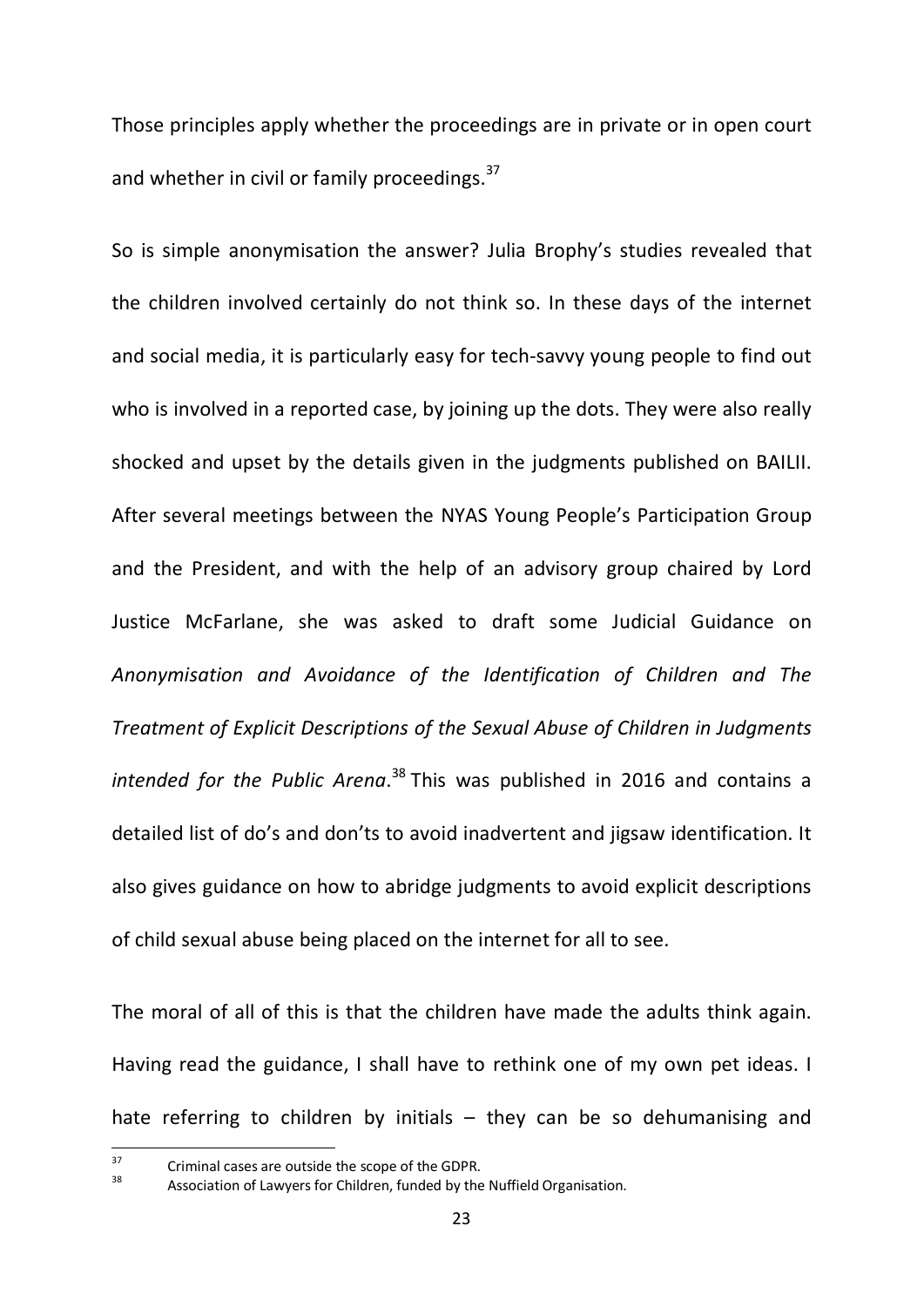objectifying – almost as bad as referring to a child as 'it'. But the guidance says to avoid using pseudonyms because some children do not like them and they can present problems for some minority ethnic families. Perhaps the solution is, as so often, to consult the child?

## *So what's the message?*

The law and practice need to be simple, clear, coherent and accessible and they are not.

First, we need to be clear about what the powers of the courts are. Is it right that the general rule is that civil courts sit in public unless . . ., while family courts sit in private unless . . .? Should the Family Procedure Rules be more specific about the principles governing the decision to sit in public, just as the Civil Procedure Rules are specific about the circumstances in which the court can sit in private?

Second, we need to be clear about the source of any power to impose reporting restrictions in both civil and family proceedings and whether the court is sitting in public or in private. Is there a distinction to be drawn between what goes on in the court and tribunal involved and what can be reported about it?

24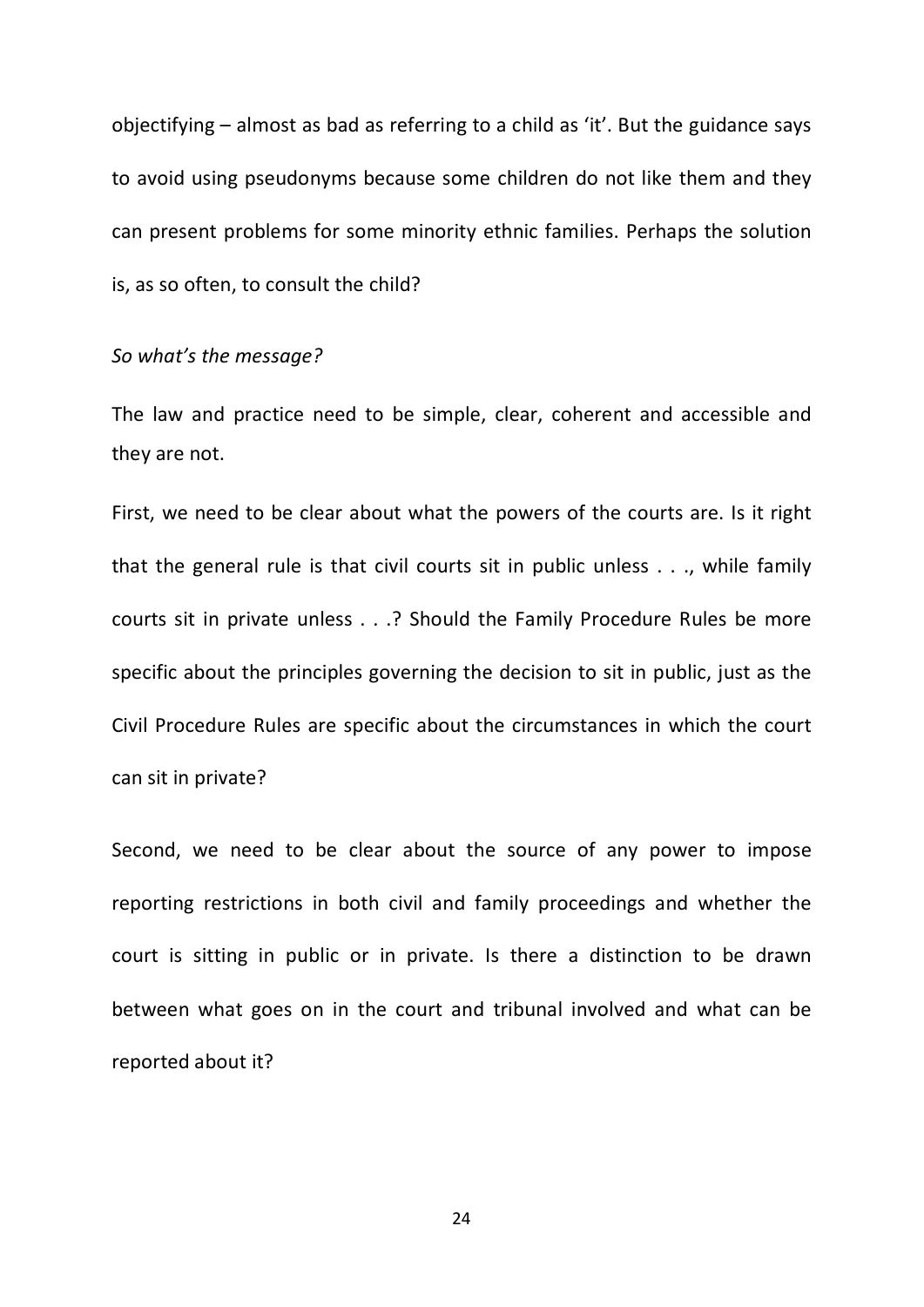Third, we need to be clear about the rules relating to access to court documents. Sitting in the Supreme Court, one is only too well aware that our much-vaunted transparency is not much use unless those with a real interest in the case can see the parties' written submissions and even some of the supporting documents. We would like to put these up on our website. But to what extent are we inhibited by data protection or other privacy concerns?

Fourth, we need to be clear about when and how cases can be anonymised, whether to protect the adults or the children. Why are we going to such lengths to protect children directly involved in court proceedings, but rarely protect those who are only indirectly involved, however severely they may be affected by the washing of their family's dirty linen in public? We have just refused a father permission to appeal against the Court of Appeal's decision to lift an anonymity order made in financial remedy proceedings at least partially to protect the parties' children, in *Rotenburg v Times Newspapers*. 39

Fifth, to what extent is acceptable to leave these decisions – about sitting in private, about disclosure of documents, about publication of information - to the court hearing the case? It sounds the obvious thing to do, but if one of the objects is public confidence, can the public be confident if the judge is judge in what might be seen as his or her own cause?

 <sup>39</sup> [2017] EWCA Civ 1588, [2018] 1 FLR 1035.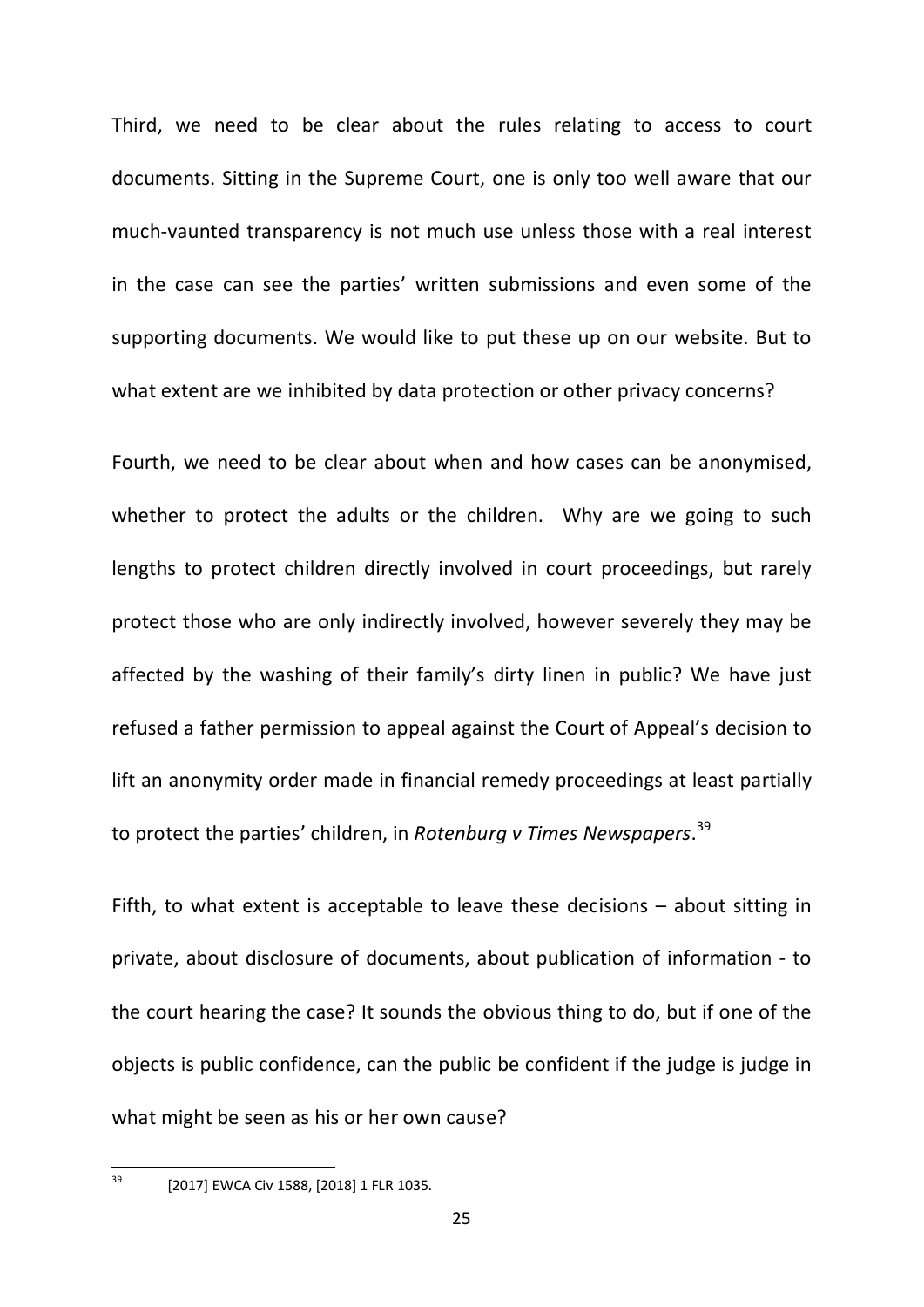Sixth, are these things better achieved through the law  $-$  as I tend to think  $-$  or – as Nicholas tended to think – through a voluntary agreement between the courts and the press: that in return for access to hearings and to documents, the press would report cases fully, accurately and fairly?

Finally, once we are clear what the powers are, we need to be clear about the applicable principles. I don't see this as a tension. It's a balancing act and that should not be a problem – these days, the courts do a good deal of balancing and we have the tools available to help us to do it.

But there are several interests that need balancing and we could do with clarifying them:

First, there is the public interest in open justice, in the public knowing how the coercive power of the state is being exercised in their name. This will be stronger in some cases than in others, but I would suggest that it is particularly strong when the state is compulsorily interfering in family life.

Second, there is a more general interest in freedom of expression. This too will be stronger is some cases than in others. Knowing what goes on in courts is one thing. Knowing what goes on in a person's private life is quite another.

Third, there is the interest which we all have in keeping private information private. The GDPR assumes that all our information is private until we have put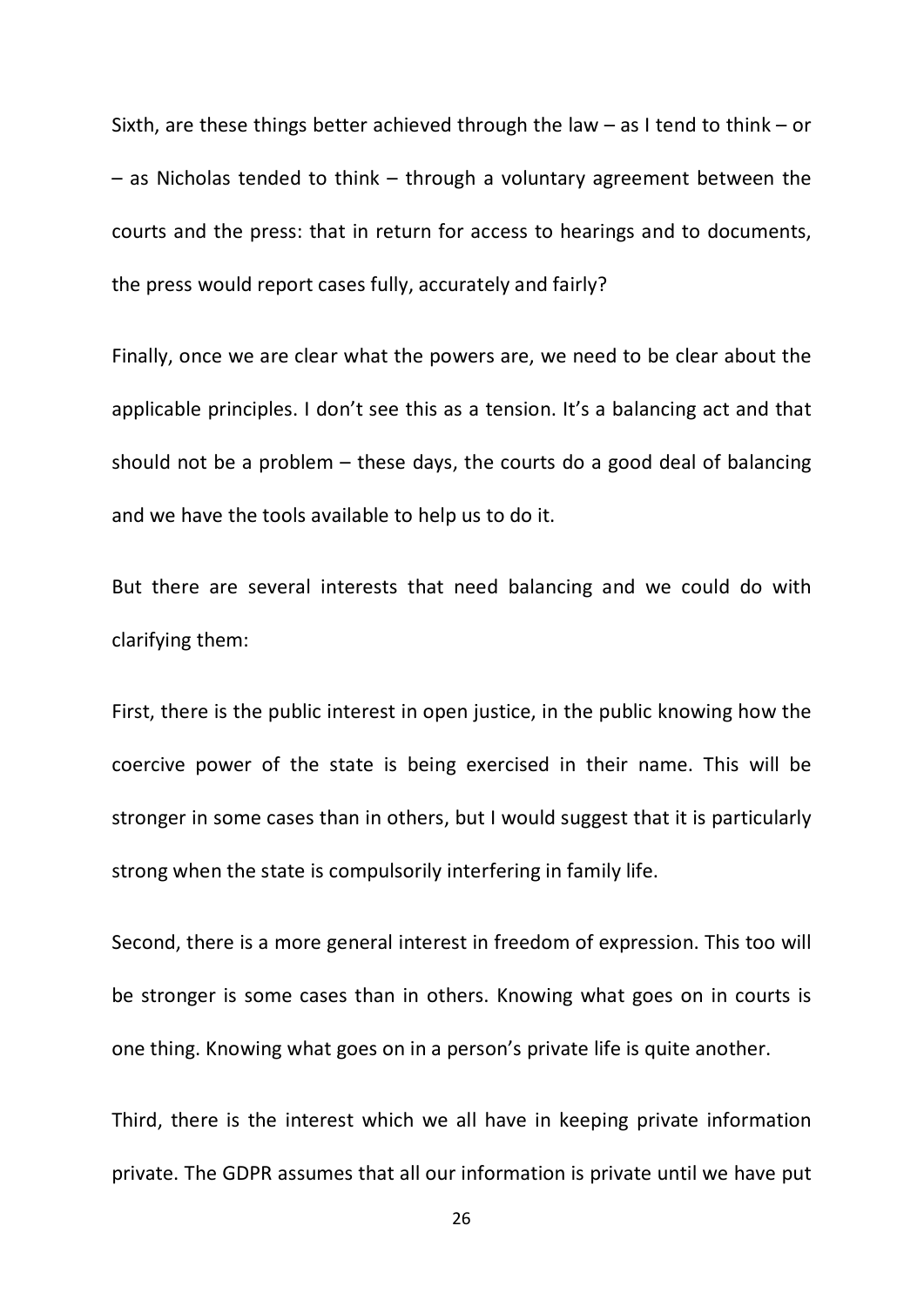in into the public domain and then makes exceptions to that assumption. Our own law tends to distinguish between situations in which there is a reasonable expectation of privacy, such as visiting narcotics anonymous, and situations in which there is not, including legal proceedings in open court. If proceedings are held in private, there may be a reasonable expectation that the information revealed will be kept private. But there is 'a strong divergence of opinion' in the Family Division as to whether financial remedy proceedings should be heard in public.<sup>40</sup>

Fourth, there is a separate interest in the protection of family life, by which I mean the safeguarding of family relationships, particularly between parent and child but also between adult family members.

Fifth, often related to that but in principle separate, there are the best interests of any child involved. Article 3.1 of the UNCRC is comprehensive:

'In all actions concerning children, whether undertaken by public or private social welfare institutions, courts of law, administrative authorities or legislative bodies, the best interests of the child shall be a primary consideration.'

 <sup>40</sup> See *Norman v Norman* [2017] EWCA Civ 49, [2017] 1 WLR 2523, per Eleanor King LJ at para 91; cf *Luckwell v Limata (No 2)* [2014] 2 FLR 168, para 3, per Holman J, and *L v L* [2016] 1 WLR 1259, per Mostyn J This has not yet been resolved.